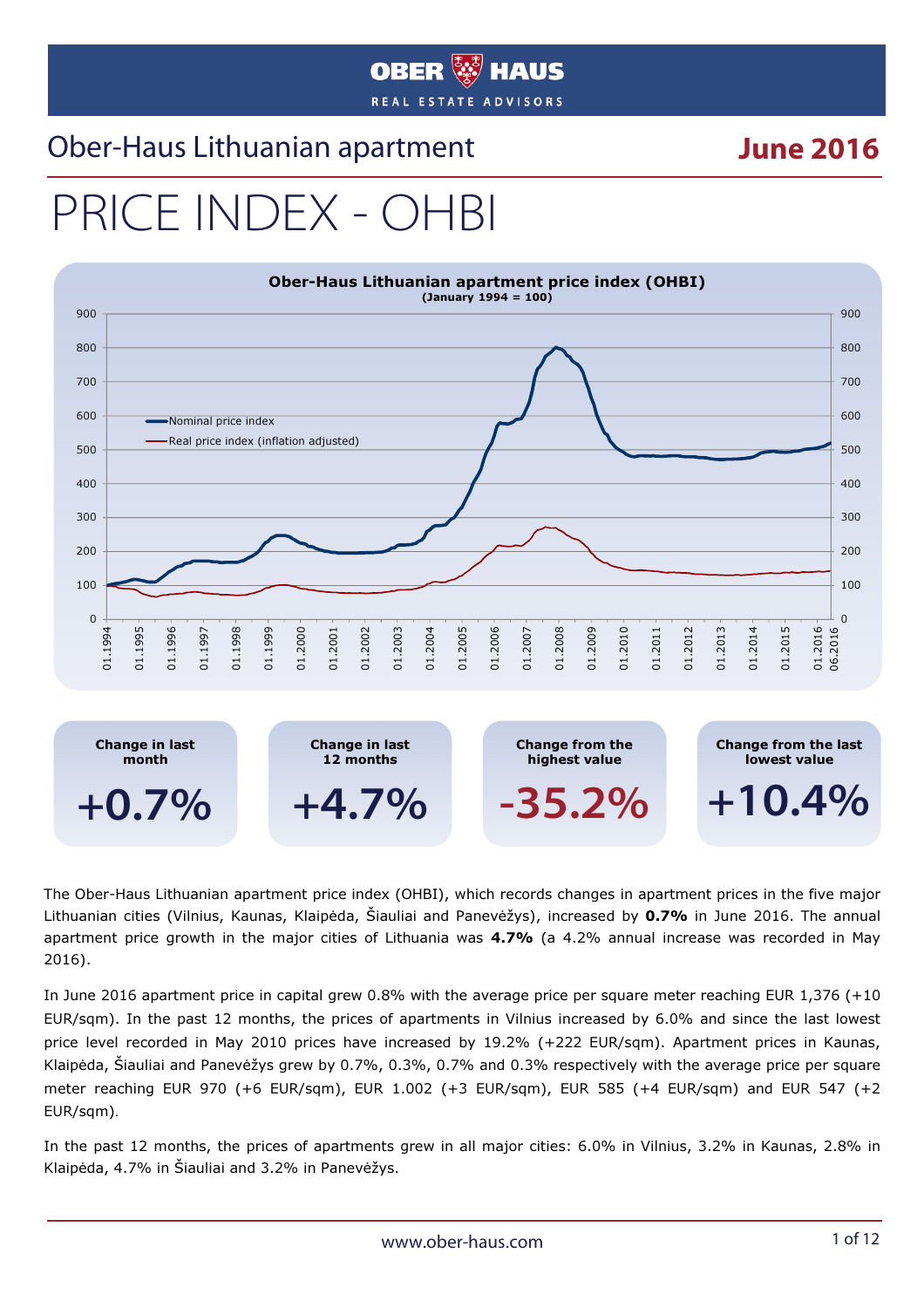#### **OBER WAUS** REAL ESTATE ADVISORS

#### Ober-Haus Lithuanian apartment price index - OHBI **June 2016**



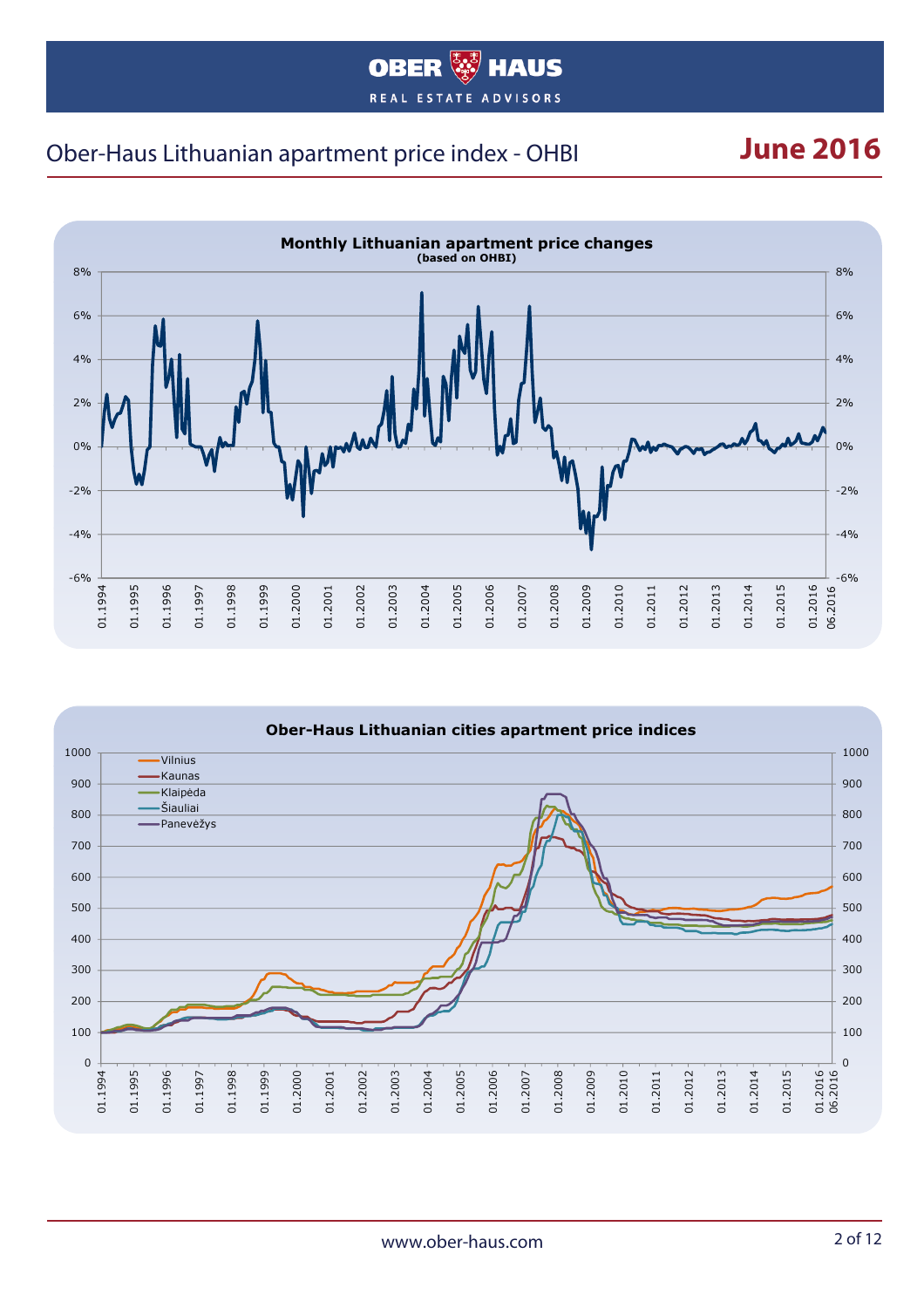

#### Ober-Haus Lithuanian apartment price index - OHBI **June 2016**

#### OBER-HAUS LITHUANIAN APARTMENT PRICE INDEX (OHBI) CALCULATION METHODOLOGY AND MAJOR **DEFINITIONS**

The Lithuanian apartment price index (OHBI) applied by Ober-Haus Real Estate Advisors shows summarized changes in prices for apartments in the five largest Lithuanian cities (Vilnius, Kaunas, Klaipėda, Šiauliai, and Panevėžys). The baseline period for the OHBI is January, 1994; the baseline value of the OHBI is 100. All declared values and changes of the OHBI are rounded with accuracy up to one figure after a point. The OHBI is estimated every month and declared since July, 2009. To ensure the accuracy and immediacy of the results obtained, different information and data sources are used for the estimation of the OHBI: the databases and information collected by Ober-Haus, the data of governmental institutions and private entities as well as other information and data sources that may affect the results obtained.

The estimation of the OHBI is made by the method developed by the Ober-Haus specialists. This method applies the weight system which attributes appropriate weights to each group of reviewed real estate (apartments in different cities). These weights affect summarized prices and the changes thereof. When developing the system of weights, the following parameters were taken into consideration: the number of available apartments and the number of deals made in individual geographic segments (in the districts of individual cities and in district groups), and quality characteristics of apartments (a floor space, age, and completeness). If material deviations arise in the real estate market or in the properties thereof, the system of weights may be corrected taking into consideration the magnitude of these deviations.

To make the information announced more transparent and easier comparable with other information sources both nominal and real values of the **OHBI** are estimated and published:

• Nominal apartment price index shows the changes of nominal prices for apartments in time, compared to the OHBI baseline period (01-1994).

• Real apartment price index shows the changes of real prices for apartments in time, compared to the OHBI baseline period (01-1994). The real OHBI is estimated by eliminating the effect made by inflation on the nominal values of the OHBI. The real OHBI shows the average change in prices for apartments compared to change in prices for other consumer goods and services. E.g., if the value of the real OHBI is 200, this means that, since the baseline period, prices for apartments on the average increased 2 times compared to increase in prices for other consumer goods and services. The real OHBI is estimated by applying the Harmonized Index of Consumer Prices (HICP) estimated and publicly announced by the Department of Statistics under the Government of Lithuania.

Ober-Haus Real Estate Advisors reserves the right to amend the method for the estimation of the OHBI and to postpone the announcement of the OHBI.

The OHBI is the ownership of Ober-Haus Real Estate Advisors. Any information related to the OHBI must be accompanied by reference to Ober-Haus Real Estate Advisors.

If you wish to receive any additional information about development of the real estate market in Lithuania, Latvia, Estonia; or you would like to order a special report on the part of the market relevant to you or the market of the project in progress, please contact Ober-Haus real estate market analysts.

> Saulius Vagonis, Valuation and Market Research Group Manager Tel.: +370 5 210 97 17, e-mail saulius.vagonis@ober-haus.lt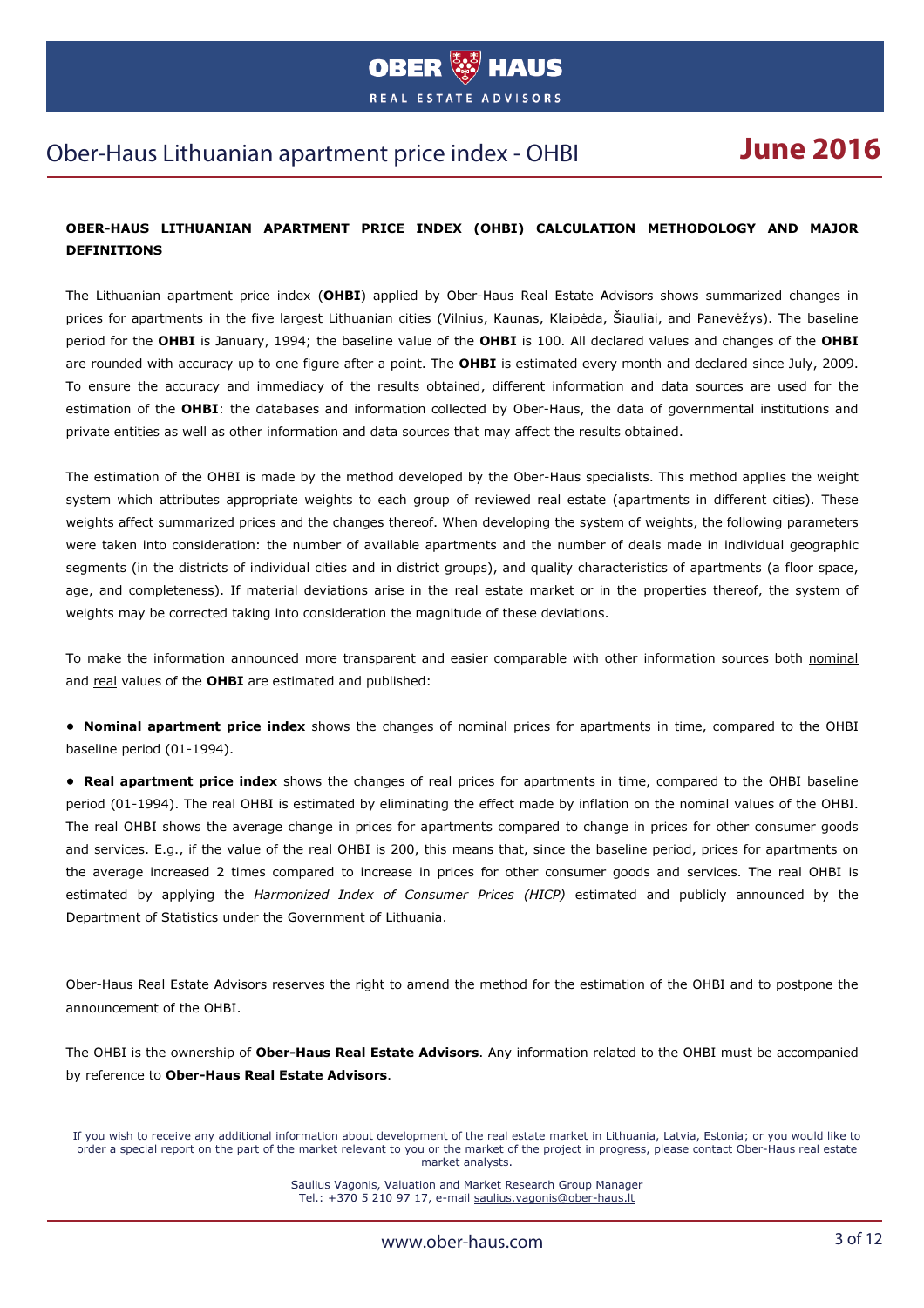#### Ober-Haus Lithuanian apartment price index - OHBI

|         |                               |                     | Lithuania (5 major cities)               |                                         |               | <b>Vilnius</b>      |                        | <b>Kaunas</b>       |                        | Klaipėda            |                             | <b>Siauliai</b>     |                                 | Panevėžys           |  |
|---------|-------------------------------|---------------------|------------------------------------------|-----------------------------------------|---------------|---------------------|------------------------|---------------------|------------------------|---------------------|-----------------------------|---------------------|---------------------------------|---------------------|--|
| Date    | <b>Nominal price</b><br>index | Real price<br>index | Nominal price<br>index monthly<br>change | Nominal price<br>index annual<br>change | Nominal price | Real price<br>index | Nominal price<br>index | Real price<br>index | Nominal price<br>index | Real price<br>index | price<br>Nominal p<br>index | Real price<br>index | minal price<br>index<br>5<br>No | Real price<br>index |  |
| 1994-01 | 100,0                         | 100,0               | ÷                                        | $\sim$                                  | 100           | 100                 | 100                    | 100                 | 100                    | 100                 | 100                         | 100                 | 100                             | 100                 |  |
| 1994-02 | 101,6                         | 98,7                | 1,6%                                     | $\overline{\phantom{a}}$                | 102,5         | 99,6                | 100,0                  | 97,2                | 101,5                  | 98,6                | 100                         | 97,1                | 100                             | 97,1                |  |
| 1994-03 | 104,0                         | 97,8                | 2,4%                                     |                                         | 106,5         | 100,2               | 100,0                  | 94,1                | 103,9                  | 97,7                | 100                         | 94,1                | 100                             | 94,1                |  |
| 1994-04 | 105,3                         | 97,5                | 1,3%                                     |                                         | 107,7         | 99,7                | 100,0                  | 92,6                | 106,8                  | 98,8                | 103,1                       | 95,4                | 100                             | 92,5                |  |
| 1994-05 | 106,3                         | 92,5                | 0,9%                                     | $\sim$                                  | 108,3         | 94,2                | 100,0                  | 87,1                | 109,9                  | 95,6                | 103,1                       | 89,7                | 101,5                           | 88,3                |  |
| 1994-06 | 107,6                         | 91,7                | 1,3%                                     | $\sim$                                  | 109,5         | 93,3                | 100,0                  | 85,3                | 112,7                  | 96,0                | 104,2                       | 88,8                | 105,2                           | 89,7                |  |
| 1994-07 | 109,3                         | 91,2                | 1,5%                                     |                                         | 109,7         | 91,6                | 103,7                  | 86,5                | 116,7                  | 97,3                | 104,2                       | 87,0                | 105,2                           | 87,8                |  |
| 1994-08 | 110,9                         | 90,6                | 1,5%                                     | $\sim$                                  | 112,4         | 91,8                | 104,9                  | 85,6                | 117,2                  | 95,7                | 104,2                       | 85,1                | 105,2                           | 85,9                |  |
| 1994-09 | 113,0                         | 90,2                | 1,9%                                     |                                         | 113,8         | 90,8                | 107,1                  | 85,5                | 121,1                  | 96,6                | 106,2                       | 84,8                | 106,8                           | 85,2                |  |
| 1994-10 | 115,7                         | 89,8                | 2,3%                                     |                                         | 115,7         | 89,9                | 111,6                  | 86,7                | 123,5                  | 95,9                | 108,7                       | 84,4                | 109,5                           | 85,0                |  |
| 1994-11 | 118,1                         | 88,6                | 2,1%                                     |                                         | 118,4         | 88,8                | 113,9                  | 85,4                | 125,3                  | 94,0                | 113,1                       | 84,8                | 110,8                           | 83,0                |  |
| 1994-12 | 118,1                         | 85,3                | 0,0%                                     | $\sim$                                  | 118,4         | 85,5                | 113,9                  | 82,3                | 125,3                  | 90,5                | 113,1                       | 81,7                | 110,8                           | 80,0                |  |
| 1995-01 | 116,8                         | 79,8                | $-1,1%$                                  | 16,8%                                   | 117,5         | 80,3                | 111,7                  | 76,3                | 123,7                  | 84,5                | 111,1                       | 75,9                | 110,8                           | 75,7                |  |
| 1995-02 | 114,8                         | 75,5                | $-1,7%$                                  | 13,1%                                   | 115,2         | 75,8                | 110,3                  | 72,5                | 122,1                  | 80,3                | 109,1                       | 71,7                | 107,8                           | 70,8                |  |
| 1995-03 | 113,4                         | 73,5                | $-1,2%$                                  | 9,0%                                    | 113,7         | 73,7                | 109,1                  | 70,7                | 120,0                  | 77,8                | 109,1                       | 70,7                | 107,8                           | 69,8                |  |
| 1995-04 | 111,5                         | 71,2                | $-1,7%$                                  | 5,8%                                    | 111,8         | 71,4                | 108,0                  | 69,0                | 116,7                  | 74,5                | 107,5                       | 68,7                | 107,0                           | 68,4                |  |
| 1995-05 | 110,3                         | 68,9                | $-1,1%$                                  | 3,8%                                    | 110,9         | 69,3                | 107,4                  | 67,1                | 113,6                  | 71,0                | 107,5                       | 67,2                | 105,5                           | 65,9                |  |
| 1995-06 | 110,1                         | 68,2                | $-0,1%$                                  | 2,3%                                    | 110,9         | 68,6                | 107,1                  | 66,3                | 113,2                  | 70,1                | 107,5                       | 66,5                | 105,2                           | 65,1                |  |
| 1995-07 | 110,1                         | 66,4                | 0,0%                                     | 0,8%                                    | 110,9         | 66,9                | 107,1                  | 64,6                | 113,2                  | 68,2                | 107,5                       | 64,8                | 105,2                           | 63,4                |  |
| 1995-08 | 114,3                         | 68,6                | 3,8%                                     | 3,0%                                    | 116,2         | 69,7                | 109,3                  | 65,6                | 117,2                  | 70,3                | 110,8                       | 66,5                | 107,3                           | 64,3                |  |
| 1995-09 | 120,6                         | 71,0                | 5,5%                                     | 6,7%                                    | 124,4         | 73,2                | 111,6                  | 65,6                | 125,6                  | 73,9                | 113,0                       | 66,5                | 107,8                           | 63,4                |  |
| 1995-10 | 126,2                         | 71,9                | 4,7%                                     | 9,1%                                    | 132,1         | 75,3                | 113,8                  | 64,9                | 131,5                  | 74,9                | 114,2                       | 65,1                | 109,8                           | 62,6                |  |
| 1995-11 | 132,0                         | 72,2                | 4,6%                                     | 11,8%                                   | 136,5         | 74,6                | 120,9                  | 66,1                | 140,3                  | 76,7                | 120,0                       | 65,6                | 112,5                           | 61,5                |  |
| 1995-12 | 139,8                         | 74,4                | 5,8%                                     | 18,3%                                   | 147,4         | 78,5                | 123,7                  | 65,9                | 146,8                  | 78,2                | 122,9                       | 65,4                | 118,0                           | 62,8                |  |
| 1996-01 | 143,6                         | 74,1                | 2,7%                                     | 22,9%                                   | 152,3         | 78,6                | 123,7                  | 63,9                | 152,5                  | 78,7                | 124,7                       | 64,3                | 121,7                           | 62,8                |  |
| 1996-02 | 148,1                         | 74,8                | 3,2%                                     | 29,0%                                   | 156,2         | 78,8                | 123,7                  | 62,5                | 164,8                  | 83,2                | 128,9                       | 65,1                | 124,8                           | 63,0                |  |
| 1996-03 | 154,1                         | 75,9                | 4,0%                                     | 35,9%                                   | 164,3         | 81,0                | 123,7                  | 61,0                | 173,3                  | 85,4                | 130,7                       | 64,4                | 128,0                           | 63,1                |  |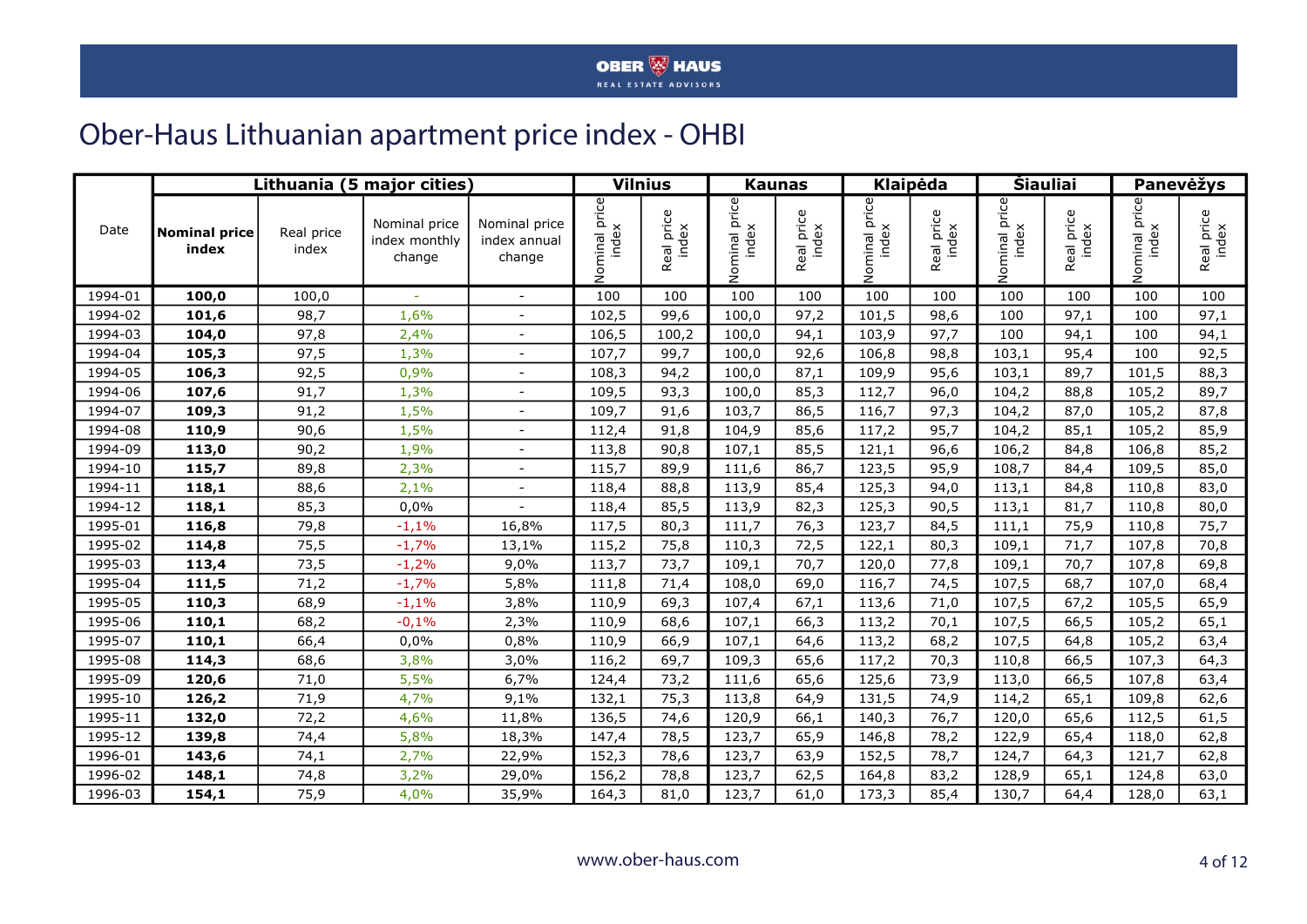|             |                               |                     | Lithuania (5 major cities)               |                                         | <b>Vilnius</b>         |                     |                        | <b>Kaunas</b>       |                                 | Klaipėda            | Šiauliai               |                     |                        | Panevėžys           |  |
|-------------|-------------------------------|---------------------|------------------------------------------|-----------------------------------------|------------------------|---------------------|------------------------|---------------------|---------------------------------|---------------------|------------------------|---------------------|------------------------|---------------------|--|
| Date        | <b>Nominal price</b><br>index | Real price<br>index | Nominal price<br>index monthly<br>change | Nominal price<br>index annual<br>change | Nominal<br>price index | Real price<br>index | price index<br>Nominal | Real price<br>index | Nominal<br>vrice index<br>price | Real price<br>index | Nominal<br>price index | Real price<br>index | Nominal<br>price index | Real price<br>index |  |
| 1996-04     | 157,3                         | 76,4                | 2,1%                                     | 41,1%                                   | 166,3                  | 80,8                | 131,6                  | 64,0                | 173,3                           | 84,2                | 135,6                  | 65,9                | 135,5                  | 65,8                |  |
| 1996-05     | 158,0                         | 76,5                | 0,4%                                     | 43,3%                                   | 166,3                  | 80,5                | 133,6                  | 64,6                | 173,3                           | 83,9                | 138,2                  | 66,9                | 138,3                  | 66,9                |  |
| 1996-06     | 164,7                         | 79,1                | 4,2%                                     | 49,5%                                   | 174,2                  | 83,7                | 137,9                  | 66,3                | 182,0                           | 87,5                | 140,9                  | 67,7                | 138,3                  | 66,5                |  |
| 1996-07     | 166,0                         | 79,6                | 0,8%                                     | 50,7%                                   | 174,2                  | 83,5                | 143,1                  | 68,6                | 182,0                           | 87,3                | 144,9                  | 69,5                | 138,3                  | 66,3                |  |
| 1996-08     | 167,0                         | 80,0                | 0,6%                                     | 46,1%                                   | 174,2                  | 83,5                | 147,3                  | 70,6                | 182,0                           | 87,2                | 146,7                  | 70,3                | 138,3                  | 66,3                |  |
| 1996-09     | 172,2                         | 81,8                | 3,1%                                     | 42,8%                                   | 180,9                  | 85,9                | 148,8                  | 70,7                | 189,6                           | 90,0                | 147,9                  | 70,3                | 138,3                  | 65,7                |  |
| 1996-10     | 172,4                         | 81,4                | 0,1%                                     | 36,6%                                   | 180,9                  | 85,4                | 148,8                  | 70,3                | 189,6                           | 89,5                | 147,9                  | 69,8                | 144,1                  | 68,0                |  |
| 1996-11     | 172,6                         | 80,2                | 0,1%                                     | 30,7%                                   | 180,9                  | 84,1                | 148,8                  | 69,2                | 189,6                           | 88,1                | 147,9                  | 68,8                | 147,0                  | 68,4                |  |
| 1996-12     | 172,6                         | 79,4                | 0,0%                                     | 23,5%                                   | 180,9                  | 83,2                | 148,9                  | 68,5                | 189,6                           | 87,2                | 147,9                  | 68,0                | 147,0                  | 67,6                |  |
| 1997-01     | 172,6                         | 77,2                | 0,0%                                     | 20,2%                                   | 180,9                  | 81,0                | 148,9                  | 66,6                | 189,6                           | 84,9                | 148,0                  | 66,2                | 147,0                  | 65,8                |  |
| 1997-02     | 172,6                         | 76,8                | 0,0%                                     | 16,5%                                   | 180,9                  | 80,5                | 148,9                  | 66,3                | 189,6                           | 84,4                | 148,0                  | 65,9                | 147,0                  | 65,4                |  |
| 1997-03     | 172,0                         | 76,6                | $-0,3%$                                  | 11,6%                                   | 180,1                  | 80,2                | 148,4                  | 66,1                | 189,6                           | 84,5                | 146,7                  | 65,3                | 147,0                  | 65,5                |  |
| 1997-04     | 170,5                         | 75,8                | $-0,8%$                                  | 8,4%                                    | 178,6                  | 79,4                | 146,9                  | 65,3                | 187,7                           | 83,4                | 146,2                  | 65,0                | 147,0                  | 65,3                |  |
| 1997-05     | 169,9                         | 75,0                | $-0,4%$                                  | 7,6%                                    | 178,6                  | 78,9                | 145,9                  | 64,4                | 185,9                           | 82,1                | 145,0                  | 64,0                | 147,0                  | 64,9                |  |
| 1997-06     | 169,7                         | 74,9                | $-0,1%$                                  | 3,1%                                    | 178,6                  | 78,8                | 145,9                  | 64,4                | 184,8                           | 81,5                | 145,0                  | 64,0                | 147,0                  | 64,9                |  |
| 1997-07     | 167,8                         | 73,2                | $-1,1%$                                  | 1,1%                                    | 175,9                  | 76,7                | 145,3                  | 63,3                | 183,0                           | 79,8                | 144,2                  | 62,9                | 147,0                  | 64,1                |  |
| 1997-08     | 167,5                         | 72,8                | $-0,2%$                                  | 0,3%                                    | 175,9                  | 76,5                | 144,5                  | 62,8                | 183,0                           | 79,6                | 142,2                  | 61,8                | 147,0                  | 63,9                |  |
| 1997-09     | 168,3                         | 73,1                | 0,4%                                     | $-2,3%$                                 | 177,3                  | 77,0                | 144,5                  | 62,7                | 183,0                           | 79,5                | 142,2                  | 61,8                | 147,0                  | 63,9                |  |
| 1997-10     | 168,3                         | 72,6                | 0,0%                                     | $-2,4%$                                 | 177,3                  | 76,5                | 144,5                  | 62,3                | 183,0                           | 79,0                | 142,2                  | 61,4                | 147,0                  | 63,5                |  |
| 1997-11     | 168,6                         | 71,8                | 0,2%                                     | $-2,3%$                                 | 177,3                  | 75,5                | 144,5                  | 61,5                | 184,9                           | 78,7                | 142,2                  | 60,6                | 147,0                  | 62,6                |  |
| 1997-12     | 168,7                         | 71,5                | 0,0%                                     | $-2,2%$                                 | 177,3                  | 75,2                | 144,5                  | 61,3                | 184,9                           | 78,4                | 143,6                  | 60,9                | 147,0                  | 62,3                |  |
| 1998-01     | 168,8                         | 70,9                | 0,1%                                     | $-2,2%$                                 | 177,4                  | 74,5                | 144,5                  | 60,7                | 184,9                           | 77,6                | 145,1                  | 60,9                | 147,0                  | 61,7                |  |
| 1998-02     | 168,9                         | 70,7                | 0,1%                                     | $-2,1%$                                 | 177,4                  | 74,3                | 144,5                  | 60,5                | 184,9                           | 77,4                | 145,1                  | 60,7                | 150,3                  | 62,9                |  |
| 1998-03     | 172,0                         | 71,8                | 1,8%                                     | 0,0%                                    | 180,1                  | 75,2                | 147,4                  | 61,5                | 188,7                           | 78,7                | 149,6                  | 62,4                | 154,8                  | 64,6                |  |
| 1998-04     | 174,0                         | 72,3                | 1,1%                                     | 2,0%                                    | 183,9                  | 76,4                | 147,4                  | 61,3                | 188,7                           | 78,4                | 149,6                  | 62,2                | 154,8                  | 64,3                |  |
| 1998-05     | 178,3                         | 73,6                | 2,5%                                     | 4,9%                                    | 191,0                  | 78,8                | 147,4                  | 60,8                | 192,5                           | 79,5                | 149,6                  | 61,7                | 154,8                  | 63,9                |  |
| 1998-06     | 182,8                         | 76,1                | 2,5%                                     | 7,7%                                    | 197,1                  | 82,1                | 153,2                  | 63,8                | 192,5                           | 80,1                | 153,1                  | 63,7                | 154,8                  | 64,4                |  |
| 1998-07     | 186,4                         | 77,2                | 2,0%                                     | 11,1%                                   | 202,8                  | 84,0                | 153,2                  | 63,5                | 196,4                           | 81,4                | 153,1                  | 63,4                | 154,8                  | 64,1                |  |
| 1998-08     | 191,4                         | 79,6                | 2,7%                                     | 14,3%                                   | 208,4                  | 86,6                | 156,2                  | 64,9                | 204,6                           | 85,0                | 153,1                  | 63,6                | 154,8                  | 64,3                |  |
| 1998-09     | 197,1                         | 82,1                | 3,0%                                     | 17,2%                                   | 219,0                  | 91,2                | 156,2                  | 65,0                | 204,6                           | 85,2                | 155,8                  | 64,9                | 160,5                  | 66,8                |  |
| $1998 - 10$ | 205,1                         | 84,6                | 4,0%                                     | 21,9%                                   | 234,3                  | 96,6                | 156,2                  | 64,4                | 204,6                           | 84,4                | 155,8                  | 64,2                | 164,6                  | 67,9                |  |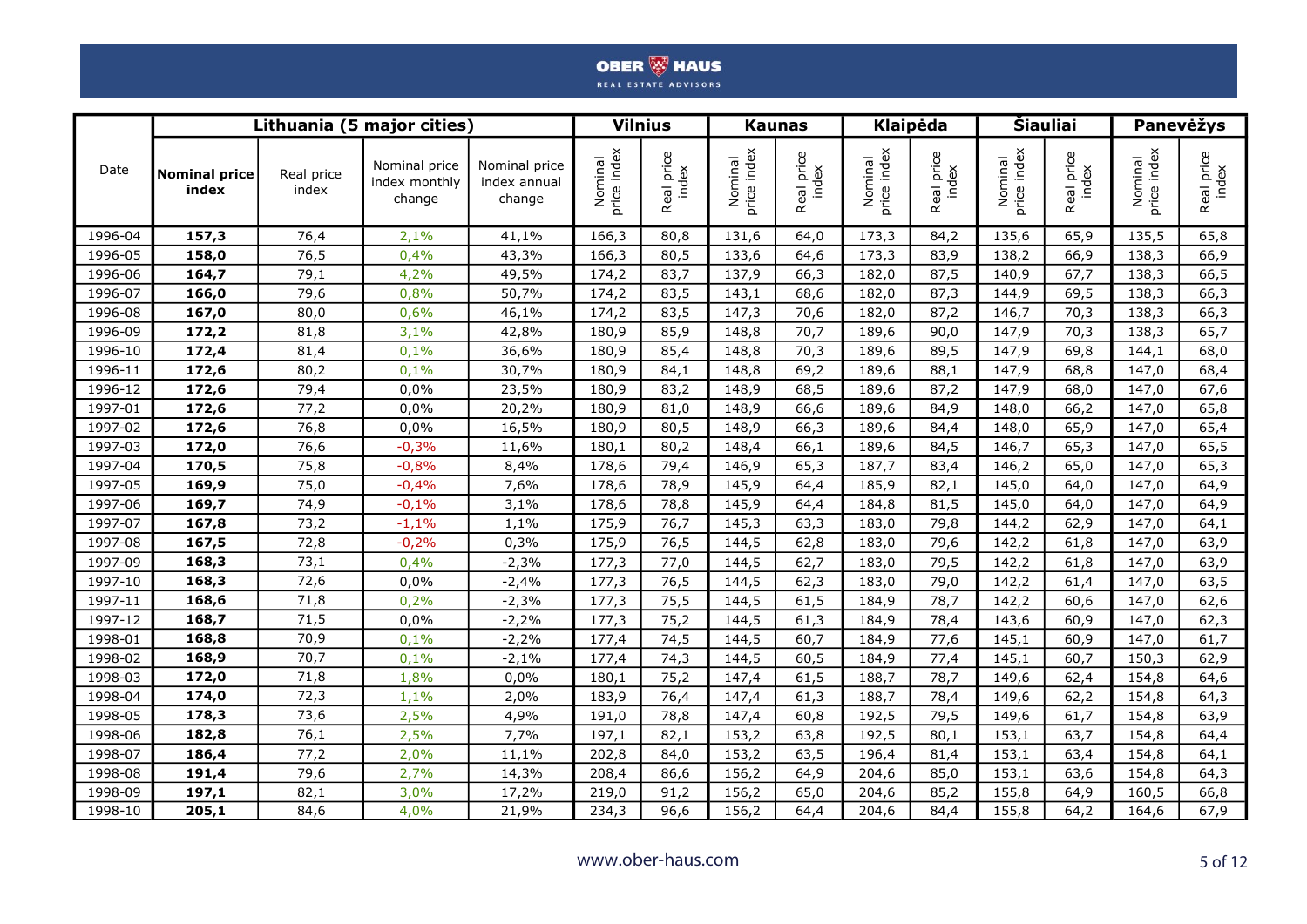|         |                               |                     | Lithuania (5 major cities)               |                                         | <b>Vilnius</b>     |                     |                        | <b>Kaunas</b>       |                           | Klaipėda          | <b>Šiauliai</b> |                     | Panevėžys              |                     |  |
|---------|-------------------------------|---------------------|------------------------------------------|-----------------------------------------|--------------------|---------------------|------------------------|---------------------|---------------------------|-------------------|-----------------|---------------------|------------------------|---------------------|--|
| Date    | <b>Nominal price</b><br>index | Real price<br>index | Nominal price<br>index monthly<br>change | Nominal price<br>index annual<br>change | u price<br>Nominal | Real price<br>index | Nominal price<br>index | Real price<br>index | price<br>index<br>Nominal | Real price<br>dex | Nominal price   | Real price<br>index | ninal price<br>Nominal | Real price<br>index |  |
| 1998-11 | 216,9                         | 89,2                | 5,8%                                     | 28,7%                                   | 254,9              | 104,8               | 159,4                  | 65,6                | 208,0                     | 85,6              | 158,2           | 65,1                | 164,6                  | 67,7                |  |
| 1998-12 | 226,6                         | 93,2                | 4,5%                                     | 34,4%                                   | 269,5              | 110,9               | 161,3                  | 66,3                | 216,0                     | 88,9              | 162,0           | 66,6                | 169,7                  | 69,8                |  |
| 1999-01 | 230,2                         | 93,7                | 1,6%                                     | 36,3%                                   | 271,2              | 110,4               | 164,0                  | 66,8                | 227,4                     | 92,6              | 162,0           | 66,0                | 169,7                  | 69,1                |  |
| 1999-02 | 239,3                         | 97,4                | 4,0%                                     | 41,6%                                   | 286,8              | 116,8               | 167,7                  | 68,3                | 227,4                     | 92,6              | 166,2           | 67,7                | 174,5                  | 71,1                |  |
| 1999-03 | 243,1                         | 99,3                | 1,6%                                     | 41,3%                                   | 291,0              | 118,8               | 167,8                  | 68,5                | 234,8                     | 95,9              | 169,3           | 69,1                | 177,8                  | 72,6                |  |
| 1999-04 | 247,0                         | 100,8               | 1,6%                                     | 42,0%                                   | 291,0              | 118,8               | 174,7                  | 71,3                | 247,1                     | 100,9             | 169,3           | 69,1                | 179,8                  | 73,4                |  |
| 1999-05 | 247,4                         | 101,0               | 0,2%                                     | 38,8%                                   | 291,0              | 118,8               | 174,7                  | 71,3                | 247,1                     | 100,9             | 177,6           | 72,5                | 179,8                  | 73,4                |  |
| 1999-06 | 247,4                         | 101,2               | 0,0%                                     | 35,3%                                   | 291,0              | 119,0               | 174,7                  | 71,4                | 247,1                     | 101,1             | 177,6           | 72,6                | 179,8                  | 73,5                |  |
| 1999-07 | 247,4                         | 101,6               | 0,0%                                     | 32,7%                                   | 291,0              | 119,5               | 174,7                  | 71,7                | 247,1                     | 101,5             | 177,6           | 72,9                | 179,8                  | 73,8                |  |
| 1999-08 | 245,8                         | 101,1               | $-0,7%$                                  | 28,4%                                   | 288,1              | 118,5               | 174,7                  | 71,9                | 246,0                     | 101,2             | 177,6           | 73,0                | 179,8                  | 73,9                |  |
| 1999-09 | 244,0                         | 99,7                | $-0,7%$                                  | 23,8%                                   | 286,8              | 117,2               | 171,4                  | 70,0                | 246,0                     | 100,5             | 177,6           | 72,5                | 179,8                  | 73,5                |  |
| 1999-10 | 238,3                         | 97,9                | $-2,3%$                                  | 16,2%                                   | 276,2              | 113,5               | 171,1                  | 70,3                | 244,0                     | 100,3             | 174,2           | 71,6                | 176,4                  | 72,5                |  |
| 1999-11 | 234,2                         | 96,2                | $-1,7%$                                  | 8,0%                                    | 271,4              | 111,5               | 164,3                  | 67,5                | 244,0                     | 100,2             | 174,2           | 71,5                | 171,8                  | 70,5                |  |
| 1999-12 | 228,6                         | 93,6                | $-2,4%$                                  | 0,8%                                    | 264,2              | 108,2               | 157,1                  | 64,4                | 244,0                     | 99,9              | 168,0           | 68,8                | 167,5                  | 68,6                |  |
| 2000-01 | 225,1                         | 90,9                | $-1,5%$                                  | $-2,2%$                                 | 259,3              | 104,7               | 154,2                  | 62,3                | 244,0                     | 98,5              | 163,3           | 65,9                | 165,4                  | 66,8                |  |
| 2000-02 | 223,7                         | 90,2                | $-0,6%$                                  | $-6,5%$                                 | 258,1              | 104,1               | 154,2                  | 62,2                | 244,0                     | 98,4              | 156,4           | 63,1                | 155,0                  | 62,5                |  |
| 2000-03 | 221,8                         | 89,7                | $-0,8%$                                  | $-8,8%$                                 | 257,9              | 104,3               | 150,9                  | 61,0                | 244,0                     | 98,7              | 144,7           | 58,5                | 145,3                  | 58,7                |  |
| 2000-04 | 214,8                         | 86,9                | $-3,2%$                                  | $-13,0%$                                | 246,5              | 99,7                | 150,9                  | 61,0                | 237,3                     | 96,0              | 143,3           | 58,0                | 145,1                  | 58,7                |  |
| 2000-05 | 214,8                         | 87,2                | 0,0%                                     | $-13,2%$                                | 246,5              | 100,1               | 150,9                  | 61,3                | 237,3                     | 96,4              | 143,3           | 58,2                | 145,1                  | 58,9                |  |
| 2000-06 | 212,7                         | 85,9                | $-1,0%$                                  | $-14,1%$                                | 246,5              | 99,5                | 143,1                  | 57,8                | 237,3                     | 95,8              | 140,2           | 56,6                | 137,8                  | 55,6                |  |
| 2000-07 | 208,1                         | 84,3                | $-2,1%$                                  | $-15,9%$                                | 241,1              | 97,6                | 140,7                  | 57,0                | 234,7                     | 95,0              | 133,8           | 54,2                | 126,8                  | 51,3                |  |
| 2000-08 | 205,8                         | 83,8                | $-1,1%$                                  | $-16,2%$                                | 241,2              | 98,2                | 137,3                  | 55,9                | 229,5                     | 93,4              | 127,8           | 52,0                | 119,5                  | 48,7                |  |
| 2000-09 | 203,7                         | 82,8                | $-1,1%$                                  | $-16,5%$                                | 241,1              | 98,0                | 135,1                  | 54,9                | 223,5                     | 90,8              | 119,3           | 48,5                | 117,8                  | 47,9                |  |
| 2000-10 | 201,2                         | 81,7                | $-1,2%$                                  | $-15,6%$                                | 237,5              | 96,4                | 135,1                  | 54,8                | 221,5                     | 89,9              | 115,8           | 47,0                | 117,2                  | 47,6                |  |
| 2000-11 | 200,6                         | 81,1                | $-0,3%$                                  | $-14,3%$                                | 236,3              | 95,5                | 135,1                  | 54,6                | 221,5                     | 89,5              | 115,8           | 46,8                | 117,2                  | 47,4                |  |
| 2000-12 | 198,9                         | 80,2                | $-0,8%$                                  | $-13,0%$                                | 232,9              | 93,9                | 135,1                  | 54,4                | 221,5                     | 89,3              | 115,8           | 46,7                | 117,2                  | 47,3                |  |
| 2001-01 | 197,5                         | 79,8                | $-0,7%$                                  | $-12,2%$                                | 230,1              | 93,0                | 135,1                  | 54,6                | 221,5                     | 89,5              | 115,8           | 46,8                | 117,2                  | 47,4                |  |
| 2001-02 | 197,5                         | 79,7                | 0,0%                                     | $-11,7%$                                | 230,1              | 92,8                | 135,1                  | 54,5                | 221,5                     | 89,3              | 115,8           | 46,7                | 117,2                  | 47,3                |  |
| 2001-03 | 195,7                         | 78,5                | $-0,9%$                                  | $-11,8%$                                | 226,5              | 90,9                | 135,1                  | 54,2                | 221,5                     | 88,8              | 115,8           | 46,4                | 117,2                  | 47,0                |  |
| 2001-04 | 195,7                         | 78,4                | 0,0%                                     | $-8,9%$                                 | 226,5              | 90,7                | 135,1                  | 54,1                | 221,5                     | 88,7              | 115,8           | 46,4                | 117,2                  | 46,9                |  |
| 2001-05 | 195,6                         | 77,9                | $-0,1%$                                  | $-8,9%$                                 | 226,5              | 90,2                | 135,1                  | 53,8                | 221,5                     | 88,2              | 113,6           | 45,2                | 117,3                  | 46,7                |  |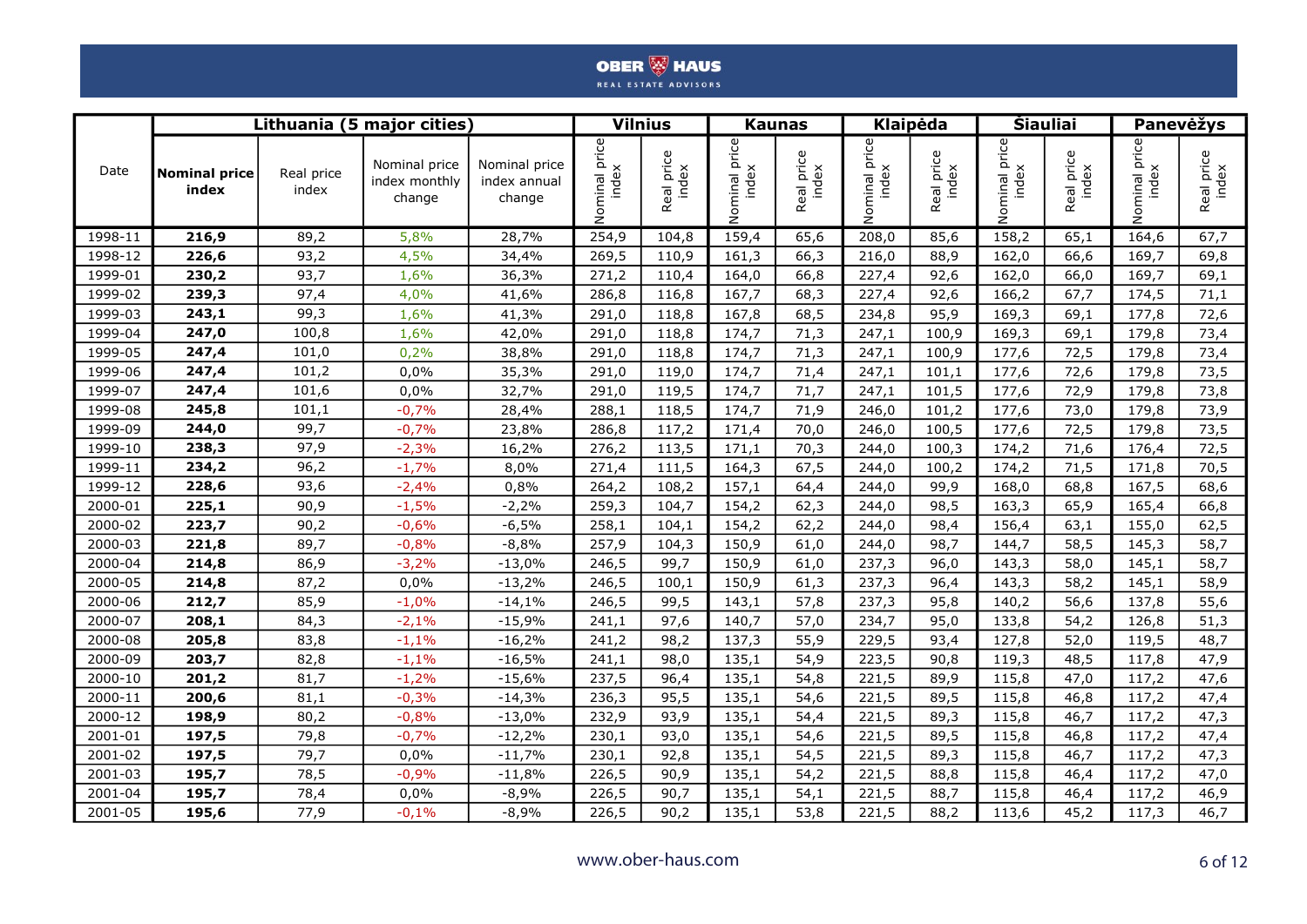|         |                               |                     | Lithuania (5 major cities)               |                                         |               | <b>Vilnius</b>      |                           | <b>Kaunas</b>       |                              | Klaipėda            | <b>Šiauliai</b>           |                     |                                 | Panevėžys           |  |
|---------|-------------------------------|---------------------|------------------------------------------|-----------------------------------------|---------------|---------------------|---------------------------|---------------------|------------------------------|---------------------|---------------------------|---------------------|---------------------------------|---------------------|--|
| Date    | <b>Nominal price</b><br>index | Real price<br>index | Nominal price<br>index monthly<br>change | Nominal price<br>index annual<br>change | Nominal price | Real price<br>index | price<br>index<br>Nominal | Real price<br>index | price<br>Nominal pi<br>index | Real price<br>index | price<br>index<br>Nominal | Real price<br>index | ninal price<br>index<br>Nominal | Real price<br>index |  |
| 2001-06 | 195,6                         | 77,4                | 0,0%                                     | $-8,0%$                                 | 226,5         | 89,7                | 135,1                     | 53,5                | 221,5                        | 87,7                | 113,6                     | 44,9                | 117,0                           | 46,3                |  |
| 2001-07 | 195,1                         | 77,9                | $-0,2%$                                  | $-6,3%$                                 | 225,9         | 90,2                | 135,1                     | 53,9                | 221,5                        | 88,4                | 113,6                     | 45,3                | 113,3                           | 45,2                |  |
| 2001-08 | 195,4                         | 77,5                | 0,2%                                     | $-5,1%$                                 | 227,6         | 90,2                | 135,1                     | 53,5                | 219,1                        | 86,9                | 112,0                     | 44,4                | 113,3                           | 44,9                |  |
| 2001-09 | 195,1                         | 77,5                | $-0,2%$                                  | $-4,2%$                                 | 227,7         | 90,5                | 133,0                     | 52,9                | 219,1                        | 87,1                | 112,0                     | 44,5                | 113,3                           | 45,0                |  |
| 2001-10 | 195,4                         | 77,4                | 0,2%                                     | $-2,9%$                                 | 228,5         | 90,5                | 133,0                     | 52,7                | 219,1                        | 86,8                | 112,0                     | 44,4                | 113,3                           | 44,9                |  |
| 2001-11 | 196,7                         | 78,0                | 0,6%                                     | $-2,0%$                                 | 232,8         | 92,3                | 130,4                     | 51,7                | 216,9                        | 86,0                | 112,0                     | 44,4                | 113,3                           | 44,9                |  |
| 2001-12 | 196,7                         | 77,7                | 0,0%                                     | $-1,1%$                                 | 232,8         | 91,9                | 130,4                     | 51,5                | 216,9                        | 85,7                | 112,0                     | 44,2                | 113,3                           | 44,7                |  |
| 2002-01 | 196,5                         | 76,9                | $-0,1%$                                  | $-0,5%$                                 | 232,8         | 91,2                | 130,4                     | 51,1                | 216,9                        | 85,0                | 108,0                     | 42,3                | 113,3                           | 44,4                |  |
| 2002-02 | 197,1                         | 77,3                | 0,3%                                     | $-0,2%$                                 | 232,8         | 91,3                | 134,0                     | 52,6                | 216,9                        | 85,1                | 106,9                     | 41,9                | 112,3                           | 44,0                |  |
| 2002-03 | 197,1                         | 77,7                | 0,0%                                     | 0,7%                                    | 232,8         | 91,8                | 134,0                     | 52,9                | 216,9                        | 85,6                | 106,9                     | 42,2                | 110,5                           | 43,6                |  |
| 2002-04 | 197,0                         | 77,8                | 0,0%                                     | 0,7%                                    | 232,8         | 91,9                | 134,0                     | 52,9                | 216,9                        | 85,7                | 106,9                     | 42,2                | 109,5                           | 43,2                |  |
| 2002-05 | 197,8                         | 78,4                | 0,4%                                     | 1,1%                                    | 232,8         | 92,2                | 134,0                     | 53,1                | 221,5                        | 87,7                | 106,9                     | 42,3                | 108,2                           | 42,9                |  |
| 2002-06 | 198,2                         | 78,8                | 0,2%                                     | 1,3%                                    | 232,8         | 92,5                | 134,0                     | 53,3                | 221,5                        | 88,0                | 113,1                     | 45,0                | 108,3                           | 43,0                |  |
| 2002-07 | 198,1                         | 78,9                | 0,0%                                     | 1,5%                                    | 232,8         | 92,7                | 134,0                     | 53,4                | 221,5                        | 88,2                | 113,1                     | 45,1                | 108,3                           | 43,1                |  |
| 2002-08 | 200,0                         | 80,1                | 0,9%                                     | 2,3%                                    | 236,4         | 94,7                | 134,0                     | 53,7                | 221,5                        | 88,8                | 113,1                     | 45,3                | 108,3                           | 43,4                |  |
| 2002-09 | 202,1                         | 81,4                | 1,1%                                     | 3,6%                                    | 239,7         | 96,6                | 135,3                     | 54,5                | 221,5                        | 89,2                | 113,1                     | 45,6                | 111,8                           | 45,0                |  |
| 2002-10 | 205,4                         | 82,2                | 1,7%                                     | 5,1%                                    | 244,3         | 97,7                | 139,7                     | 55,9                | 221,5                        | 88,6                | 113,1                     | 45,3                | 114,5                           | 45,8                |  |
| 2002-11 | 210,7                         | 84,2                | 2,6%                                     | 7,1%                                    | 252,1         | 100,8               | 146,1                     | 58,4                | 221,5                        | 88,5                | 113,1                     | 45,2                | 114,5                           | 45,8                |  |
| 2002-12 | 211,4                         | 84,2                | 0,3%                                     | 7,5%                                    | 252,1         | 100,4               | 149,0                     | 59,4                | 221,5                        | 88,2                | 113,1                     | 45,1                | 114,5                           | 45,6                |  |
| 2003-01 | 218,2                         | 87,0                | 3,2%                                     | 11,0%                                   | 262,3         | 104,6               | 155,6                     | 62,0                | 221,5                        | 88,3                | 115,8                     | 46,2                | 117,2                           | 46,7                |  |
| 2003-02 | 219,5                         | 87,8                | 0,6%                                     | 11,4%                                   | 260,2         | 104,0               | 167,0                     | 66,8                | 221,5                        | 88,5                | 115,8                     | 46,3                | 117,2                           | 46,9                |  |
| 2003-03 | 219,5                         | 87,5                | 0,0%                                     | 11,4%                                   | 260,2         | 103,7               | 167,0                     | 66,6                | 221,5                        | 88,3                | 115,8                     | 46,2                | 117,2                           | 46,7                |  |
| 2003-04 | 219,5                         | 87,5                | 0,0%                                     | 11,4%                                   | 260,2         | 103,7               | 167,0                     | 66,5                | 221,5                        | 88,2                | 115,8                     | 46,1                | 117,2                           | 46,7                |  |
| 2003-05 | 220,2                         | 87,9                | 0,3%                                     | 11,3%                                   | 260,2         | 103,8               | 167,0                     | 66,6                | 225,2                        | 89,9                | 115,8                     | 46,2                | 117,2                           | 46,8                |  |
| 2003-06 | 220,6                         | 88,0                | 0,2%                                     | 11,3%                                   | 260,2         | 103,7               | 167,0                     | 66,6                | 227,1                        | 90,5                | 115,8                     | 46,2                | 117,2                           | 46,7                |  |
| 2003-07 | 222,9                         | 89,5                | 1,0%                                     | 12,5%                                   | 260,2         | 104,5               | 172,0                     | 69,1                | 233,7                        | 93,9                | 115,8                     | 46,5                | 117,2                           | 47,1                |  |
| 2003-08 | 224,5                         | 90,9                | 0,7%                                     | 12,3%                                   | 260,2         | 105,3               | 175,6                     | 71,1                | 238,5                        | 96,6                | 115,8                     | 46,9                | 117,2                           | 47,5                |  |
| 2003-09 | 230,5                         | 93,6                | 2,6%                                     | 14,1%                                   | 263,7         | 107,1               | 192,0                     | 78,0                | 240,9                        | 97,9                | 119,8                     | 48,6                | 117,3                           | 47,6                |  |
| 2003-10 | 234,5                         | 95,1                | 1,7%                                     | 14,1%                                   | 263,7         | 106,9               | 201,3                     | 81,6                | 250,2                        | 101,4               | 122,7                     | 49,7                | 120,8                           | 49,0                |  |
| 2003-11 | 242,7                         | 98,0                | 3,5%                                     | 15,2%                                   | 264,7         | 106,9               | 217,3                     | 87,7                | 268,5                        | 108,4               | 133,6                     | 53,9                | 127,3                           | 51,4                |  |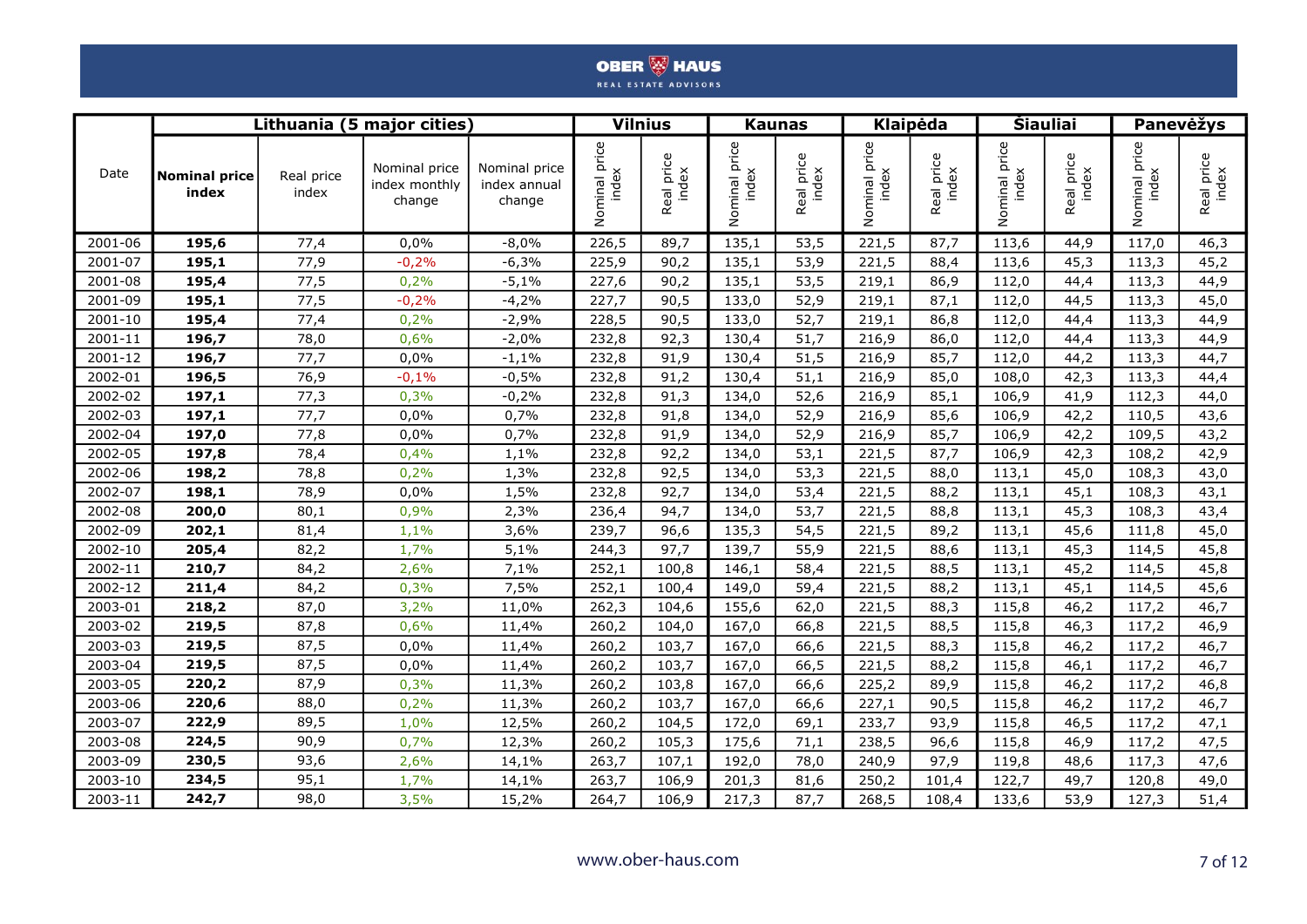|         |                               |                     | Lithuania (5 major cities)               |                                         |                    | <b>Vilnius</b>      |                           | <b>Kaunas</b>       |                           | Klaipėda                   |                           | <b>Šiauliai</b>     |                           | Panevėžys           |  |
|---------|-------------------------------|---------------------|------------------------------------------|-----------------------------------------|--------------------|---------------------|---------------------------|---------------------|---------------------------|----------------------------|---------------------------|---------------------|---------------------------|---------------------|--|
| Date    | <b>Nominal price</b><br>index | Real price<br>index | Nominal price<br>index monthly<br>change | Nominal price<br>index annual<br>change | u price<br>Nominal | Real price<br>index | price<br>index<br>Nominal | Real price<br>index | price<br>index<br>Nominal | eal price<br>index<br>Real | price<br>index<br>Nominal | Real price<br>index | price<br>index<br>Nominal | Real price<br>index |  |
| 2003-12 | 259,8                         | 104,9               | 7,1%                                     | 22,9%                                   | 288,9              | 116,7               | 230,1                     | 92,9                | 273,9                     | 110,6                      | 144,9                     | 58,5                | 140,5                     | 56,7                |  |
| 2004-01 | 263,5                         | 106,4               | 1,4%                                     | 20,8%                                   | 292,4              | 118,1               | 235,3                     | 95,0                | 273,9                     | 110,6                      | 150,7                     | 60,8                | 152,6                     | 61,6                |  |
| 2004-02 | 271,7                         | 109,9               | 3,1%                                     | 23,8%                                   | 304,8              | 123,3               | 242,6                     | 98,1                | 273,9                     | 110,8                      | 154,7                     | 62,6                | 158,5                     | 64,1                |  |
| 2004-03 | 276,0                         | 111,1               | 1,6%                                     | 25,7%                                   | 312,1              | 125,6               | 243,1                     | 97,8                | 276,0                     | 111,1                      | 154,7                     | 62,2                | 160,5                     | 64,6                |  |
| 2004-04 | 276,5                         | 110,9               | 0,2%                                     | 26,0%                                   | 312,1              | 125,2               | 243,1                     | 97,5                | 276,0                     | 110,7                      | 158,7                     | 63,6                | 167,8                     | 67,3                |  |
| 2004-05 | 276,7                         | 109,3               | 0,1%                                     | 25,7%                                   | 312,1              | 123,2               | 240,7                     | 95,0                | 276,0                     | 109,0                      | 166,4                     | 65,7                | 174,8                     | 69,0                |  |
| 2004-06 | 277,9                         | 109,6               | 0,4%                                     | 26,0%                                   | 312,1              | 123,1               | 240,7                     | 95,0                | 279,7                     | 110,4                      | 166,3                     | 65,6                | 186,8                     | 73,7                |  |
| 2004-07 | 278,5                         | 110,0               | 0,2%                                     | 25,0%                                   | 312,1              | 123,2               | 243,1                     | 96,0                | 279,7                     | 110,5                      | 168,6                     | 66,6                | 186,8                     | 73,7                |  |
| 2004-08 | 287,5                         | 113,9               | 3,2%                                     | 28,1%                                   | 326,9              | 129,5               | 250,4                     | 99,2                | 279,7                     | 110,8                      | 168,6                     | 66,8                | 186,8                     | 74,0                |  |
| 2004-09 | 295,8                         | 116,5               | 2,9%                                     | 28,3%                                   | 338,6              | 133,4               | 260,4                     | 102,6               | 279,7                     | 110,2                      | 168,6                     | 66,4                | 190,5                     | 75,0                |  |
| 2004-10 | 299,3                         | 117,7               | 1,2%                                     | 27,6%                                   | 344,1              | 135,3               | 260,4                     | 102,4               | 279,7                     | 110,0                      | 177,6                     | 69,8                | 197,8                     | 77,8                |  |
| 2004-11 | 308,9                         | 121,2               | 3,2%                                     | 27,3%                                   | 352,8              | 138,4               | 270,9                     | 106,3               | 291,9                     | 114,5                      | 184,4                     | 72,3                | 205,5                     | 80,6                |  |
| 2004-12 | 322,6                         | 126,6               | 4,4%                                     | 24,2%                                   | 370,8              | 145,6               | 276,1                     | 108,4               | 303,1                     | 119,0                      | 201,4                     | 79,1                | 216,4                     | 85,0                |  |
| 2005-01 | 329,8                         | 129,5               | 2,2%                                     | 25,2%                                   | 379,5              | 149,0               | 276,1                     | 108,4               | 307,4                     | 120,7                      | 230,8                     | 90,6                | 225,5                     | 88,5                |  |
| 2005-02 | 346,5                         | 135,8               | 5,1%                                     | 27,5%                                   | 399,3              | 156,5               | 285,9                     | 112,0               | 322,4                     | 126,4                      | 250,9                     | 98,3                | 244,1                     | 95,7                |  |
| 2005-03 | 362,1                         | 141,1               | 4,5%                                     | 31,2%                                   | 410,7              | 160,1               | 296,0                     | 115,4               | 352,5                     | 137,4                      | 278,1                     | 108,4               | 257,3                     | 100,3               |  |
| 2005-04 | 377,6                         | 146,7               | 4,3%                                     | 36,5%                                   | 432,0              | 167,9               | 305,4                     | 118,7               | 357,7                     | 139,0                      | 295,0                     | 114,6               | 276,6                     | 107,5               |  |
| 2005-05 | 398,7                         | 154,5               | 5,6%                                     | 44,1%                                   | 457,5              | 177,3               | 327,1                     | 126,8               | 373,1                     | 144,6                      | 295,0                     | 114,3               | 297,3                     | 115,2               |  |
| 2005-06 | 412,7                         | 159,7               | 3,5%                                     | 48,5%                                   | 465,3              | 180,1               | 355,3                     | 137,5               | 389,4                     | 150,7                      | 306,6                     | 118,6               | 305,8                     | 118,3               |  |
| 2005-07 | 425,7                         | 165,0               | 3,1%                                     | 52,8%                                   | 476,7              | 184,8               | 377,4                     | 146,3               | 398,3                     | 154,4                      | 306,6                     | 118,8               | 328,3                     | 127,2               |  |
| 2005-08 | 440,4                         | 170,5               | 3,4%                                     | 53,2%                                   | 489,0              | 189,4               | 402,1                     | 155,7               | 407,5                     | 157,8                      | 306,6                     | 118,7               | 367,1                     | 142,2               |  |
| 2005-09 | 468,7                         | 180,1               | 6,4%                                     | 58,5%                                   | 511,3              | 196,4               | 448,5                     | 172,3               | 439,5                     | 168,8                      | 312,4                     | 120,0               | 389,5                     | 149,6               |  |
| 2005-10 | 491,2                         | 187,5               | 4,8%                                     | 64,1%                                   | 538,9              | 205,7               | 476,2                     | 181,8               | 453,5                     | 173,1                      | 312,4                     | 119,2               | 389,5                     | 148,7               |  |
| 2005-11 | 506,2                         | 193,1               | 3,1%                                     | 63,9%                                   | 553,9              | 211,3               | 493,1                     | 188,1               | 469,0                     | 178,9                      | 329,1                     | 125,5               | 389,5                     | 148,6               |  |
| 2005-12 | 518,6                         | 197,6               | 2,4%                                     | 60,8%                                   | 566,4              | 215,9               | 493,1                     | 187,9               | 494,9                     | 188,6                      | 351,1                     | 133,8               | 389,5                     | 148,4               |  |
| 2006-01 | 540,4                         | 204,9               | 4,2%                                     | 63,9%                                   | 596,8              | 226,3               | 493,1                     | 187,0               | 517,2                     | 196,1                      | 391,3                     | 148,4               | 389,5                     | 147,7               |  |
| 2006-02 | 568,9                         | 215,6               | 5,3%                                     | 64,2%                                   | 627,0              | 237,6               | 509,2                     | 193,0               | 562,0                     | 213,0                      | 416,9                     | 158,0               | 390,5                     | 148,0               |  |
| 2006-03 | 579,0                         | 219,0               | 1,8%                                     | 59,9%                                   | 641,6              | 242,7               | 497,6                     | 188,2               | 581,5                     | 219,9                      | 444,4                     | 168,1               | 390,5                     | 147,7               |  |
| 2006-04 | 576,8                         | 216,7               | $-0,4%$                                  | 52,8%                                   | 640,0              | 240,4               | 497,6                     | 186,9               | 570,3                     | 214,2                      | 454,6                     | 170,7               | 394,7                     | 148,2               |  |
| 2006-05 | 577,0                         | 215,8               | 0,0%                                     | 44,7%                                   | 641,5              | 239,9               | 497,6                     | 186,1               | 567,3                     | 212,2                      | 454,6                     | 170,0               | 394,7                     | 147,6               |  |
| 2006-06 | 575,4                         | 214,7               | $-0,3%$                                  | 39,4%                                   | 636,9              | 237,6               | 501,7                     | 187,1               | 564,8                     | 210,7                      | 454,6                     | 169,6               | 402,3                     | 150,1               |  |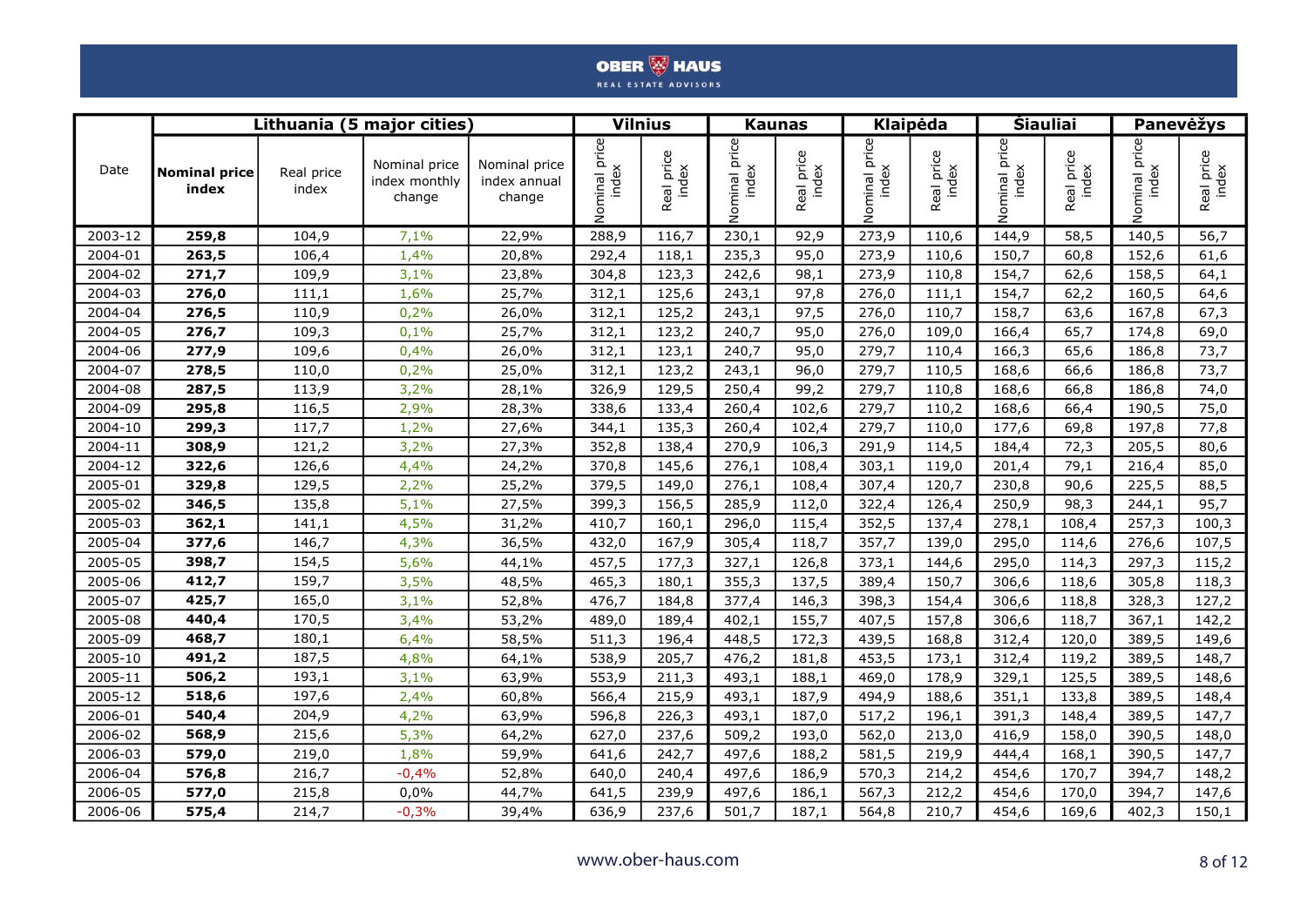|         |                               |                     | Lithuania (5 major cities)               |                                         |                     | <b>Vilnius</b>      |                           | <b>Kaunas</b>       |                           | <b>Klaipėda</b>     |               | <b>Šiauliai</b>     |                        | Panevėžys           |  |
|---------|-------------------------------|---------------------|------------------------------------------|-----------------------------------------|---------------------|---------------------|---------------------------|---------------------|---------------------------|---------------------|---------------|---------------------|------------------------|---------------------|--|
| Date    | <b>Nominal price</b><br>index | Real price<br>index | Nominal price<br>index monthly<br>change | Nominal price<br>index annual<br>change | al price<br>Nominal | Real price<br>index | price<br>index<br>Nominal | Real price<br>index | price<br>Nominal<br>jebul | Real price<br>index | Nominal price | Real price<br>index | ninal price<br>Nominal | Real price<br>index |  |
| 2006-07 | 578,4                         | 214,7               | 0,5%                                     | 35,9%                                   | 637,9               | 236,8               | 501,7                     | 186,2               | 572,8                     | 212,6               | 454,6         | 168,7               | 427,3                  | 158,6               |  |
| 2006-08 | 581,5                         | 215,9               | 0,5%                                     | 32,0%                                   | 637,8               | 236,9               | 501,7                     | 186,3               | 584,8                     | 217,2               | 454,6         | 168,8               | 450,5                  | 167,3               |  |
| 2006-09 | 589,0                         | 219,0               | 1,3%                                     | 25,7%                                   | 645,1               | 239,9               | 494,4                     | 183,8               | 607,5                     | 225,9               | 456,8         | 169,9               | 475,8                  | 177,0               |  |
| 2006-10 | 589,9                         | 217,2               | 0,2%                                     | 20,1%                                   | 646,9               | 238,2               | 494,4                     | 182,0               | 607,5                     | 223,7               | 456,8         | 168,2               | 475,8                  | 175,2               |  |
| 2006-11 | 591,2                         | 216,0               | 0,2%                                     | 16,8%                                   | 648,3               | 236,9               | 494,4                     | 180,6               | 607,5                     | 221,9               | 460,6         | 168,3               | 485,3                  | 177,3               |  |
| 2006-12 | 603,9                         | 220,2               | 2,2%                                     | 16,4%                                   | 653,9               | 238,4               | 516,0                     | 188,1               | 623,3                     | 227,2               | 489,2         | 178,3               | 505,0                  | 184,1               |  |
| 2007-01 | 621,4                         | 226,5               | 2,9%                                     | 15,0%                                   | 667,6               | 243,3               | 542,7                     | 197,8               | 649,7                     | 236,8               | 489,2         | 178,3               | 505,0                  | 184,1               |  |
| 2007-02 | 639,7                         | 232,3               | 2,9%                                     | 12,4%                                   | 675,8               | 245,4               | 570,1                     | 207,0               | 675,9                     | 245,4               | 520,4         | 189,0               | 548,0                  | 199,0               |  |
| 2007-03 | 669,2                         | 241,6               | 4,6%                                     | 15,6%                                   | 687,8               | 248,3               | 601,4                     | 217,1               | 743,9                     | 268,6               | 558,5         | 201,6               | 600,2                  | 216,7               |  |
| 2007-04 | 712,3                         | 255,0               | 6,4%                                     | 23,5%                                   | 733,5               | 262,6               | 653,8                     | 234,1               | 779,5                     | 279,0               | 570,4         | 204,2               | 638,8                  | 228,7               |  |
| 2007-05 | 737,2                         | 262,6               | 3,5%                                     | 27,7%                                   | 752,3               | 268,0               | 692,5                     | 246,7               | 791,5                     | 282,0               | 603,1         | 214,8               | 715,7                  | 255,0               |  |
| 2007-06 | 745,4                         | 264,9               | 1,1%                                     | 29,5%                                   | 760,5               | 270,2               | 694,7                     | 246,8               | 791,5                     | 281,2               | 624,4         | 221,9               | 780,0                  | 277,1               |  |
| 2007-07 | 757,5                         | 267,5               | 1,6%                                     | 31,0%                                   | 763,6               | 269,6               | 727,4                     | 256,8               | 791,5                     | 279,5               | 639,3         | 225,7               | 851,7                  | 300,7               |  |
| 2007-08 | 774,5                         | 272,5               | 2,2%                                     | 33,2%                                   | 781,4               | 274,9               | 727,4                     | 255,9               | 818,0                     | 287,8               | 693,9         | 244,1               | 851,7                  | 299,7               |  |
| 2007-09 | 781,3                         | 271,2               | 0,9%                                     | 32,7%                                   | 786,4               | 273,0               | 727,4                     | 252,5               | 830,6                     | 288,3               | 716,9         | 248,8               | 867,6                  | 301,2               |  |
| 2007-10 | 787,3                         | 269,3               | 0,8%                                     | 33,5%                                   | 797,3               | 272,8               | 733,2                     | 250,8               | 826,0                     | 282,6               | 716,9         | 245,2               | 867,6                  | 296,8               |  |
| 2007-11 | 794,9                         | 269,1               | 1,0%                                     | 34,5%                                   | 812,0               | 274,8               | 728,9                     | 246,7               | 826,0                     | 279,6               | 738,0         | 249,8               | 867,6                  | 293,7               |  |
| 2007-12 | 801,7                         | 270,1               | 0,9%                                     | 32,8%                                   | 822,1               | 277,0               | 728,9                     | 245,6               | 826,0                     | 278,3               | 768,0         | 258,8               | 867,6                  | 292,3               |  |
| 2008-01 | 797,7                         | 264,3               | $-0,5%$                                  | 28,4%                                   | 815,7               | 270,3               | 726,3                     | 240,7               | 814,8                     | 270,0               | 800,7         | 265,3               | 867,6                  | 287,5               |  |
| 2008-02 | 796,1                         | 260,7               | $-0,2%$                                  | 24,4%                                   | 813,7               | 266,5               | 723,8                     | 237,0               | 814,3                     | 266,6               | 800,7         | 262,2               | 867,6                  | 284,1               |  |
| 2008-03 | 789,7                         | 255,9               | $-0,8%$                                  | 18,0%                                   | 812,2               | 263,2               | 721,3                     | 233,8               | 788,1                     | 255,4               | 800,7         | 259,5               | 862,9                  | 279,6               |  |
| 2008-04 | 777,5                         | 248,8               | $-1,5%$                                  | 9,2%                                    | 805,1               | 257,6               | 698,9                     | 223,6               | 770,7                     | 246,6               | 794,3         | 254,2               | 858,1                  | 274,6               |  |
| 2008-05 | 774,0                         | 245,6               | $-0,5%$                                  | 5,0%                                    | 800,9               | 254,2               | 697,8                     | 221,4               | 770,7                     | 244,6               | 794,3         | 252,1               | 828,0                  | 262,8               |  |
| 2008-06 | 761,4                         | 240,1               | $-1,6%$                                  | 2,1%                                    | 787,9               | 248,5               | 694,2                     | 218,9               | 755,8                     | 238,4               | 766,4         | 241,7               | 803,5                  | 253,4               |  |
| 2008-07 | 755,9                         | 237,4               | $-0,7%$                                  | $-0,2%$                                 | 779,7               | 244,9               | 694,2                     | 218,0               | 754,0                     | 236,8               | 748,3         | 235,0               | 803,5                  | 252,4               |  |
| 2008-08 | 751,1                         | 235,5               | $-0,6%$                                  | $-3,0%$                                 | 774,6               | 242,9               | 687,0                     | 215,4               | 754,0                     | 236,4               | 748,3         | 234,6               | 785,1                  | 246,2               |  |
| 2008-09 | 741,7                         | 231,4               | $-1,2%$                                  | $-5,1%$                                 | 766,4               | 239,1               | 685,6                     | 213,9               | 730,4                     | 227,9               | 748,3         | 233,5               | 772,8                  | 241,1               |  |
| 2008-10 | 727,4                         | 224,9               | $-1,9%$                                  | $-7,6%$                                 | 743,7               | 229,9               | 679,6                     | 210,1               | 725,1                     | 224,2               | 745,4         | 230,4               | 763,5                  | 236,0               |  |
| 2008-11 | 700,2                         | 217,1               | $-3,7%$                                  | $-11,9%$                                | 719,9               | 223,2               | 668,3                     | 207,2               | 670,2                     | 207,8               | 710,7         | 220,4               | 747,1                  | 231,7               |  |
| 2008-12 | 679,6                         | 211,1               | $-2,9%$                                  | $-15,2%$                                | 709,2               | 220,3               | 644,6                     | 200,2               | 628,4                     | 195,2               | 685,0         | 212,8               | 725,3                  | 225,3               |  |
| 2009-01 | 652,8                         | 197,6               | $-4,0%$                                  | $-18,2%$                                | 679,0               | 205,5               | 619,6                     | 187,5               | 616,6                     | 186,6               | 625,6         | 189,3               | 706,5                  | 213,8               |  |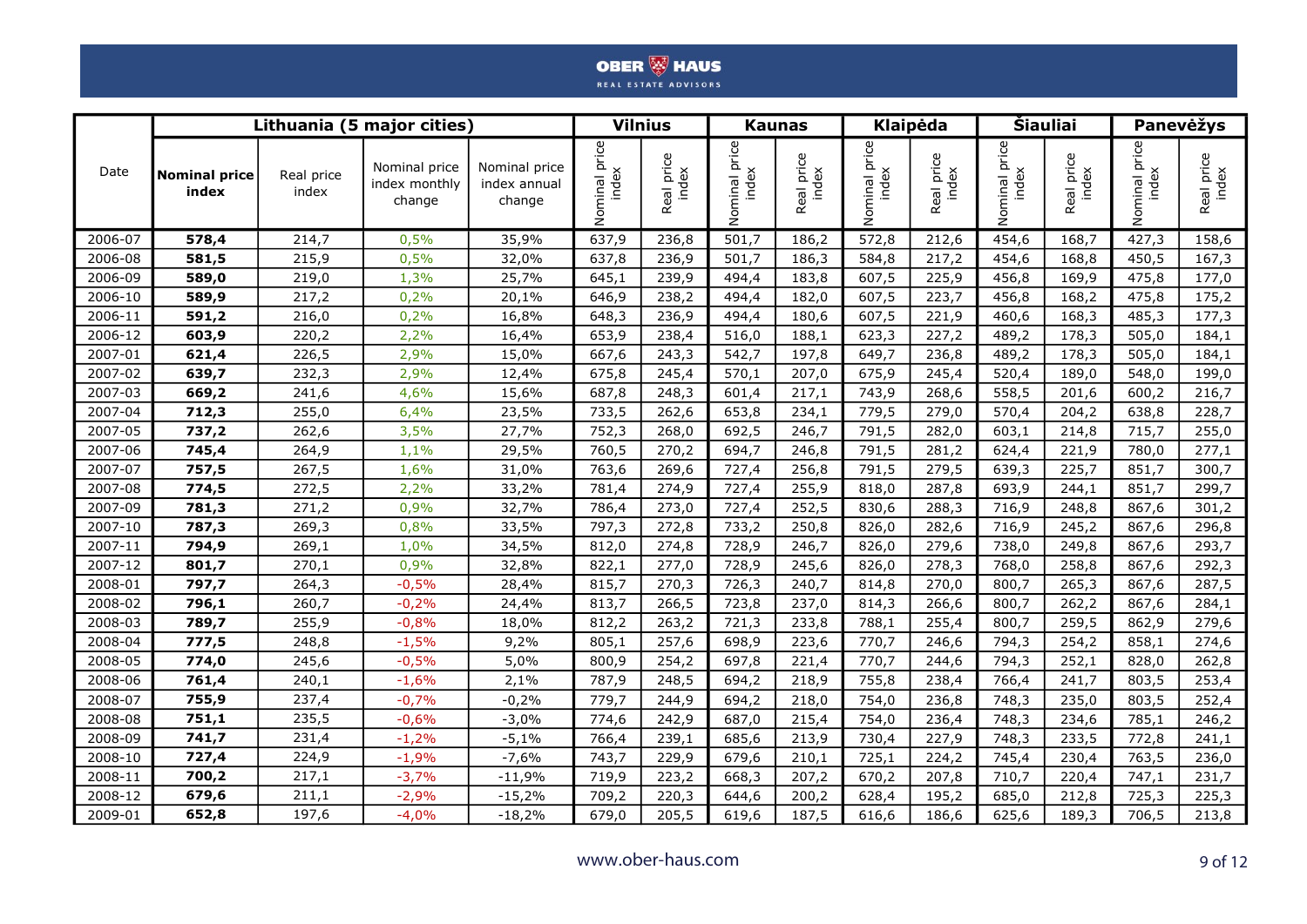|         |                               |                     | Lithuania (5 major cities)               |                                         | <b>Vilnius</b> |                     |               | <b>Kaunas</b>       |                     | Klaipėda                   |               | <b>Šiauliai</b>     |                     | Panevėžys           |  |
|---------|-------------------------------|---------------------|------------------------------------------|-----------------------------------------|----------------|---------------------|---------------|---------------------|---------------------|----------------------------|---------------|---------------------|---------------------|---------------------|--|
| Date    | <b>Nominal price</b><br>index | Real price<br>index | Nominal price<br>index monthly<br>change | Nominal price<br>index annual<br>change | Nominal price  | Real price<br>index | Nominal price | Real price<br>index | al price<br>Nominal | aal price<br>index<br>Real | Nominal price | Real price<br>index | al price<br>Nominal | Real price<br>index |  |
| 2009-02 | 633,2                         | 191,1               | $-3,0%$                                  | $-20,5%$                                | 663,1          | 200,1               | 618,5         | 186,7               | 570,5               | 172,2                      | 583,3         | 176,0               | 697,0               | 210,3               |  |
| 2009-03 | 603,4                         | 182,1               | $-4,7%$                                  | $-23,6%$                                | 615,5          | 185,7               | 614,6         | 185,5               | 548,7               | 165,6                      | 579,6         | 174,9               | 683,4               | 206,2               |  |
| 2009-04 | 584,4                         | 176,5               | $-3,1%$                                  | $-24,8%$                                | 590,0          | 178,2               | 604,3         | 182,5               | 533,6               | 161,2                      | 578,2         | 174,7               | 656,5               | 198,3               |  |
| 2009-05 | 565,7                         | 171,2               | $-3,2%$                                  | $-26,9%$                                | 571,4          | 172,9               | 590,9         | 178,8               | 507,8               | 153,6                      | 574,8         | 173,9               | 620,2               | 187,7               |  |
| 2009-06 | 549,1                         | 166,7               | $-2,9%$                                  | $-27,9%$                                | 550,8          | 167,2               | 583,3         | 177,1               | 497,9               | 151,2                      | 541,8         | 164,5               | 596,5               | 181,1               |  |
| 2009-07 | 544,1                         | 166,5               | $-0,9%$                                  | $-28,0%$                                | 545,0          | 166,8               | 579,2         | 177,2               | 491,7               | 150,5                      | 540,9         | 165,5               | 596,5               | 182,5               |  |
| 2009-08 | 526,0                         | 161,3               | $-3,3%$                                  | $-30,0%$                                | 525,2          | 161,1               | 554,5         | 170,1               | 488,7               | 149,9                      | 514,6         | 157,8               | 575,7               | 176,6               |  |
| 2009-09 | 516,7                         | 157,6               | $-1,8%$                                  | $-30,3%$                                | 514,2          | 156,8               | 546,9         | 166,8               | 488,5               | 149,0                      | 508,2         | 155,0               | 532,3               | 162,3               |  |
| 2009-10 | 507,4                         | 155,4               | $-1,8%$                                  | $-30,2%$                                | 502,0          | 153,7               | 542,8         | 166,2               | 481,7               | 147,5                      | 503,4         | 154,1               | 513,3               | 157,2               |  |
| 2009-11 | 501,6                         | 153,5               | $-1,1%$                                  | $-28,4%$                                | 495,9          | 151,8               | 537,0         | 164,3               | 480,3               | 147,0                      | 500,4         | 153,2               | 486,1               | 148,8               |  |
| 2009-12 | 497,2                         | 152,7               | $-0,9%$                                  | $-26,8%$                                | 494,0          | 151,7               | 534,8         | 164,2               | 476,6               | 146,3                      | 460,6         | 141,4               | 486,1               | 149,3               |  |
| 2010-01 | 493,0                         | 149,6               | $-0,8%$                                  | $-24,5%$                                | 491,8          | 149,3               | 528,3         | 160,3               | 470,6               | 142,8                      | 449,2         | 136,3               | 486,1               | 147,5               |  |
| 2010-02 | 486,2                         | 147,7               | $-1,4%$                                  | $-23,2%$                                | 485,9          | 147,6               | 513,0         | 155,8               | 467,5               | 142,0                      | 449,2         | 136,4               | 486,1               | 147,6               |  |
| 2010-03 | 483,1                         | 146,3               | $-0,6%$                                  | $-19,9%$                                | 482,8          | 146,2               | 507,5         | 153,7               | 467,1               | 141,5                      | 448,3         | 135,8               | 479,9               | 145,4               |  |
| 2010-04 | 480,0                         | 144,7               | $-0,6%$                                  | $-17,9%$                                | 479,8          | 144,7               | 502,7         | 151,6               | 463,8               | 139,9                      | 448,3         | 135,2               | 479,9               | 144,7               |  |
| 2010-05 | 478,9                         | 144,1               | $-0,2%$                                  | $-15,4%$                                | 478,5          | 144,0               | 501,1         | 150,8               | 463,8               | 139,6                      | 448,3         | 134,9               | 478,2               | 143,9               |  |
| 2010-06 | 480,6                         | 144,6               | 0,4%                                     | $-12,5%$                                | 483,5          | 145,5               | 497,6         | 149,7               | 460,8               | 138,6                      | 457,2         | 137,6               | 478,2               | 143,9               |  |
| 2010-07 | 482,2                         | 145,0               | 0,3%                                     | $-11,4%$                                | 487,3          | 146,5               | 496,1         | 149,2               | 460,8               | 138,6                      | 457,2         | 137,5               | 478,2               | 143,8               |  |
| 2010-08 | 482,6                         | 145,5               | 0,1%                                     | $-8,2%$                                 | 488,4          | 147,2               | 496,1         | 149,5               | 460,0               | 138,7                      | 457,2         | 137,8               | 478,2               | 144,1               |  |
| 2010-09 | 481,8                         | 144,4               | $-0,2%$                                  | $-6,8%$                                 | 489,2          | 146,6               | 493,1         | 147,7               | 457,0               | 136,9                      | 457,2         | 137,0               | 478,2               | 143,3               |  |
| 2010-10 | 481,9                         | 143,8               | 0,0%                                     | $-5,0%$                                 | 490,6          | 146,4               | 490,3         | 146,3               | 457,0               | 136,4                      | 457,2         | 136,5               | 478,2               | 142,7               |  |
| 2010-11 | 481,4                         | 143,7               | $-0,1%$                                  | $-4,0%$                                 | 492,6          | 147,1               | 489,9         | 146,3               | 453,3               | 135,3                      | 446,9         | 133,4               | 472,3               | 141,0               |  |
| 2010-12 | 482,4                         | 142,9               | 0,2%                                     | $-3,0%$                                 | 494,7          | 146,6               | 490,4         | 145,3               | 453,3               | 134,3                      | 446,5         | 132,3               | 470,8               | 139,5               |  |
| 2011-01 | 481,2                         | 142,0               | $-0,3%$                                  | $-2,4%$                                 | 493,0          | 145,5               | 490,0         | 144,6               | 453,3               | 133,7                      | 443,5         | 130,9               | 468,6               | 138,3               |  |
| 2011-02 | 481,1                         | 141,9               | 0,0%                                     | $-1,0%$                                 | 492,8          | 145,3               | 490,0         | 144,5               | 452,8               | 133,5                      | 443,5         | 130,8               | 470,5               | 138,7               |  |
| 2011-03 | 480,4                         | 140,3               | $-0,2%$                                  | $-0,6%$                                 | 493,7          | 144,1               | 484,4         | 141,4               | 452,8               | 132,2                      | 443,5         | 129,5               | 470,5               | 137,4               |  |
| 2011-04 | 480,7                         | 138,9               | 0,1%                                     | 0,2%                                    | 497,3          | 143,7               | 482,7         | 139,5               | 448,4               | 129,6                      | 438,0         | 126,6               | 470,5               | 136,0               |  |
| 2011-05 | 481,0                         | 137,9               | 0,1%                                     | 0,4%                                    | 498,4          | 142,9               | 481,4         | 138,0               | 448,4               | 128,6                      | 438,0         | 125,6               | 470,5               | 134,9               |  |
| 2011-06 | 481,7                         | 138,1               | 0,1%                                     | 0,2%                                    | 501,0          | 143,8               | 480,5         | 137,9               | 447,4               | 128,4                      | 437,3         | 125,5               | 465,7               | 133,7               |  |
| 2011-07 | 482,0                         | 138,6               | 0,1%                                     | 0,0%                                    | 500,9          | 144,1               | 482,2         | 138,7               | 447,4               | 128,7                      | 437,3         | 125,8               | 465,7               | 133,9               |  |
| 2011-08 | 482,2                         | 139,2               | 0,0%                                     | $-0,1%$                                 | 501,2          | 144,7               | 482,2         | 139,2               | 447,4               | 129,1                      | 437,3         | 126,2               | 465,7               | 134,4               |  |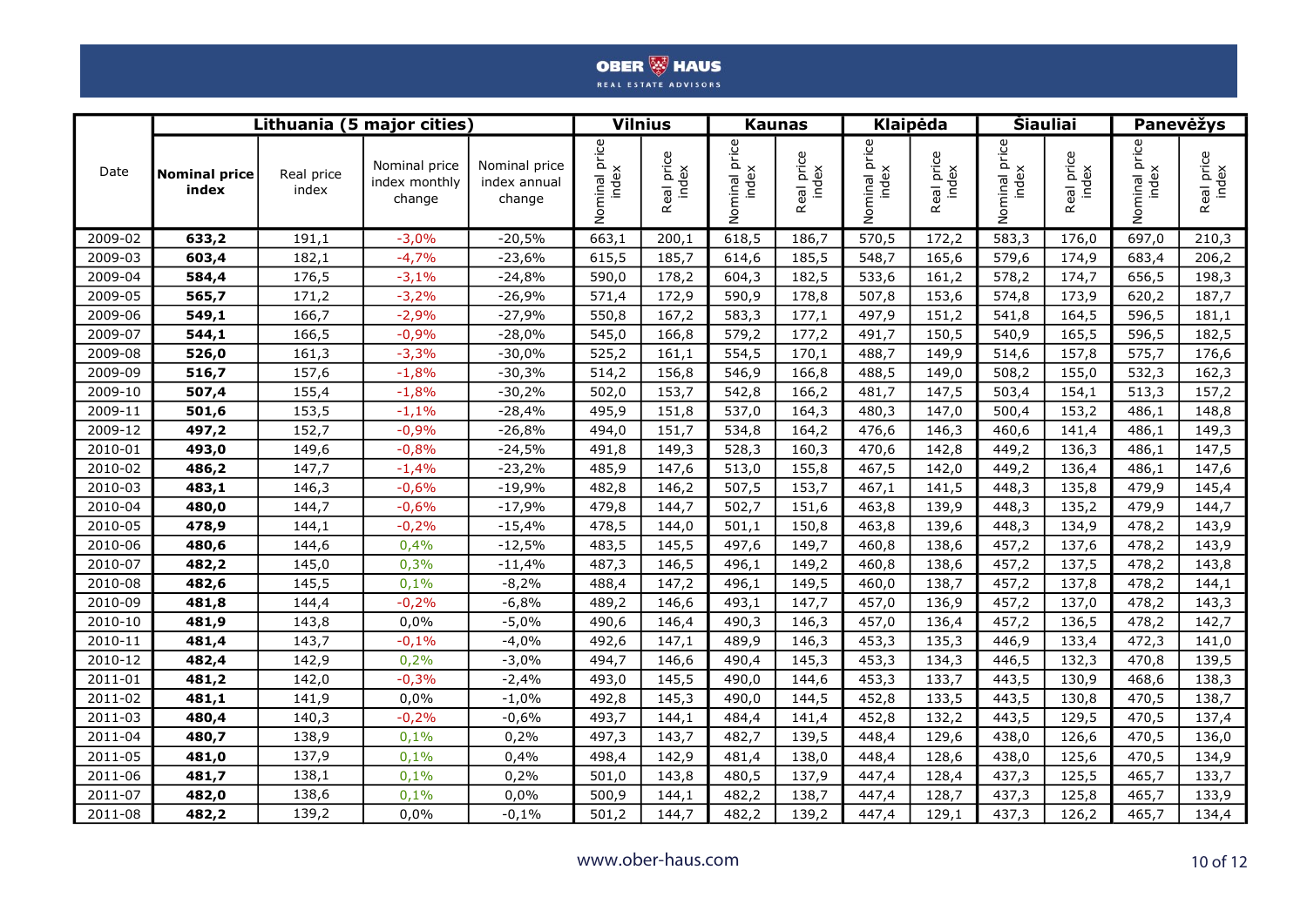|         |                               |                     | Lithuania (5 major cities                |                                         |                              | <b>Vilnius</b>      |                        | <b>Kaunas</b>       |                           | Klaipėda                   |                           | <b>Šiauliai</b>     |                        | Panevėžys           |  |
|---------|-------------------------------|---------------------|------------------------------------------|-----------------------------------------|------------------------------|---------------------|------------------------|---------------------|---------------------------|----------------------------|---------------------------|---------------------|------------------------|---------------------|--|
| Date    | <b>Nominal price</b><br>index | Real price<br>index | Nominal price<br>index monthly<br>change | Nominal price<br>index annual<br>change | index<br>index<br>minal<br>ē | Real price<br>index | Nominal price<br>index | Real price<br>index | price<br>index<br>Nominal | price<br>dex<br>Real<br>Ξ. | price<br>index<br>Nominal | Real price<br>index | ninal price<br>Nominal | Real price<br>index |  |
| 2011-09 | 482,2                         | 138,0               | 0,0%                                     | 0,1%                                    | 501,0                        | 143,4               | 482,7                  | 138,2               | 447,4                     | 128,1                      | 437,3                     | 125,2               | 465,7                  | 133,3               |  |
| 2011-10 | 481,4                         | 137,9               | $-0,2%$                                  | $-0,1%$                                 | 500,1                        | 143,2               | 482,5                  | 138,2               | 446,3                     | 127,8                      | 435,2                     | 124,7               | 465,7                  | 133,4               |  |
| 2011-11 | 479,8                         | 137,2               | $-0,3%$                                  | $-0,3%$                                 | 498,4                        | 142,5               | 482,1                  | 137,8               | 443,8                     | 126,9                      | 433,3                     | 123,9               | 464,8                  | 132,9               |  |
| 2011-12 | 479,3                         | 137,3               | $-0,1%$                                  | $-0,6%$                                 | 498,2                        | 142,6               | 481,9                  | 138,0               | 444,4                     | 127,2                      | 427,0                     | 122,3               | 462,5                  | 132,4               |  |
| 2012-01 | 479,1                         | 136,7               | 0,0%                                     | $-0,4%$                                 | 497,8                        | 142,0               | 481,9                  | 137,5               | 444,4                     | 126,8                      | 427,0                     | 121,8               | 462,5                  | 131,9               |  |
| 2012-02 | 479,3                         | 136,2               | 0,0%                                     | $-0,4%$                                 | 498,8                        | 141,8               | 480,1                  | 136,4               | 444,4                     | 126,3                      | 426,9                     | 121,3               | 462,5                  | 131,4               |  |
| 2012-03 | 479,2                         | 134,9               | 0,0%                                     | $-0,3%$                                 | 499,2                        | 140,6               | 478,8                  | 134,8               | 444,1                     | 125,0                      | 426,9                     | 120,2               | 462,5                  | 130,2               |  |
| 2012-04 | 478,5                         | 133,9               | $-0,1%$                                  | $-0,5%$                                 | 498,0                        | 139,3               | 478,6                  | 133,9               | 444,1                     | 124,2                      | 426,9                     | 119,4               | 462,5                  | 129,4               |  |
| 2012-05 | 477,1                         | 133,3               | $-0,3%$                                  | $-0,8%$                                 | 496,2                        | 138,7               | 478,2                  | 133,7               | 443,1                     | 123,9                      | 423,4                     | 118,4               | 462,5                  | 129,3               |  |
| 2012-06 | 476,7                         | 133,3               | $-0,1%$                                  | $-1,0%$                                 | 495,9                        | 138,7               | 477,9                  | 133,7               | 442,9                     | 123,9                      | 420,1                     | 117,5               | 462,5                  | 129,3               |  |
| 2012-07 | 476,1                         | 133,1               | $-0,1%$                                  | $-1,2%$                                 | 495,1                        | 138,4               | 477,3                  | 133,4               | 442,9                     | 123,8                      | 420,1                     | 117,4               | 462,1                  | 129,2               |  |
| 2012-08 | 475,8                         | 132,8               | $-0,1%$                                  | $-1,3%$                                 | 495,0                        | 138,1               | 475,7                  | 132,7               | 443,2                     | 123,7                      | 420,1                     | 117,2               | 462,1                  | 128,9               |  |
| 2012-09 | 474,1                         | 131,3               | $-0,3%$                                  | $-1,7%$                                 | 493,2                        | 136,6               | 472,9                  | 131,0               | 443,2                     | 122,8                      | 420,1                     | 116,4               | 458,8                  | 127,1               |  |
| 2012-10 | 473,0                         | 131,3               | $-0,2%$                                  | $-1,7%$                                 | 492,8                        | 136,8               | 470,1                  | 130,5               | 441,3                     | 122,5                      | 420,2                     | 116,6               | 458,8                  | 127,3               |  |
| 2012-11 | 471,9                         | 131,2               | $-0,2%$                                  | $-1,6%$                                 | 491,9                        | 136,7               | 468,1                  | 130,1               | 441,3                     | 122,7                      | 420,2                     | 116,8               | 454,0                  | 126,2               |  |
| 2012-12 | 471,3                         | 131,1               | $-0,1%$                                  | $-1,7%$                                 | 491,2                        | 136,7               | 467,7                  | 130,1               | 441,3                     | 122,8                      | 419,4                     | 116,7               | 450,2                  | 125,2               |  |
| 2013-01 | 471,0                         | 130,8               | $-0,1%$                                  | $-1,7%$                                 | 491,2                        | 136,4               | 466,9                  | 129,6               | 441,3                     | 122,6                      | 419,4                     | 116,5               | 447,8                  | 124,3               |  |
| 2013-02 | 471,1                         | 130,9               | 0,0%                                     | $-1,7%$                                 | 492,3                        | 136,8               | 465,4                  | 129,3               | 441,0                     | 122,5                      | 419,4                     | 116,5               | 444,4                  | 123,5               |  |
| 2013-03 | 471,7                         | 130,6               | 0,1%                                     | $-1,6%$                                 | 493,6                        | 136,7               | 464,9                  | 128,8               | 441,0                     | 122,1                      | 419,4                     | 116,2               | 444,4                  | 123,1               |  |
| 2013-04 | 472,3                         | 130,4               | 0,1%                                     | $-1,3%$                                 | 495,5                        | 136,8               | 463,7                  | 128,0               | 441,0                     | 121,7                      | 419,4                     | 115,8               | 444,4                  | 122,7               |  |
| 2013-05 | 472,2                         | 130,0               | 0,0%                                     | $-1,0%$                                 | 496,0                        | 136,6               | 460,1                  | 126,7               | 442,8                     | 122,0                      | 419,4                     | 115,5               | 444,4                  | 122,4               |  |
| 2013-06 | 472,4                         | 130,3               | 0,0%                                     | $-0,9%$                                 | 496,5                        | 137,0               | 460,3                  | 127,0               | 442,8                     | 122,2                      | 417,3                     | 115,1               | 444,4                  | 122,6               |  |
| 2013-07 | 472,5                         | 131,3               | 0,0%                                     | $-0,8%$                                 | 496,8                        | 138,0               | 460,4                  | 127,9               | 442,6                     | 123,0                      | 417,3                     | 115,9               | 444,4                  | 123,5               |  |
| 2013-08 | 473,2                         | 131,3               | 0,1%                                     | $-0,5%$                                 | 498,0                        | 138,2               | 460,1                  | 127,7               | 442,6                     | 122,8                      | 420,2                     | 116,6               | 444,8                  | 123,5               |  |
| 2013-09 | 473,6                         | 130,5               | 0,1%                                     | $-0,1%$                                 | 499,2                        | 137,6               | 459,3                  | 126,6               | 441,7                     | 121,7                      | 421,9                     | 116,3               | 444,8                  | 122,6               |  |
| 2013-10 | 474,1                         | 130,9               | 0,1%                                     | 0,2%                                    | 500,8                        | 138,3               | 457,9                  | 126,4               | 441,7                     | 121,9                      | 421,9                     | 116,5               | 446,7                  | 123,3               |  |
| 2013-11 | 476,0                         | 131,6               | 0,4%                                     | 0,9%                                    | 503,8                        | 139,3               | 459,5                  | 127,0               | 441,7                     | 122,1                      | 422,4                     | 116,8               | 446,4                  | 123,4               |  |
| 2013-12 | 476,7                         | 132,0               | 0,1%                                     | 1,1%                                    | 504,7                        | 139,8               | 459,3                  | 127,2               | 442,6                     | 122,6                      | 423,4                     | 117,3               | 446,4                  | 123,6               |  |
| 2014-01 | 478,3                         | 132,5               | 0,3%                                     | 1,5%                                    | 507,5                        | 140,6               | 458,4                  | 127,0               | 444,0                     | 123,0                      | 425,2                     | 117,8               | 447,0                  | 123,8               |  |